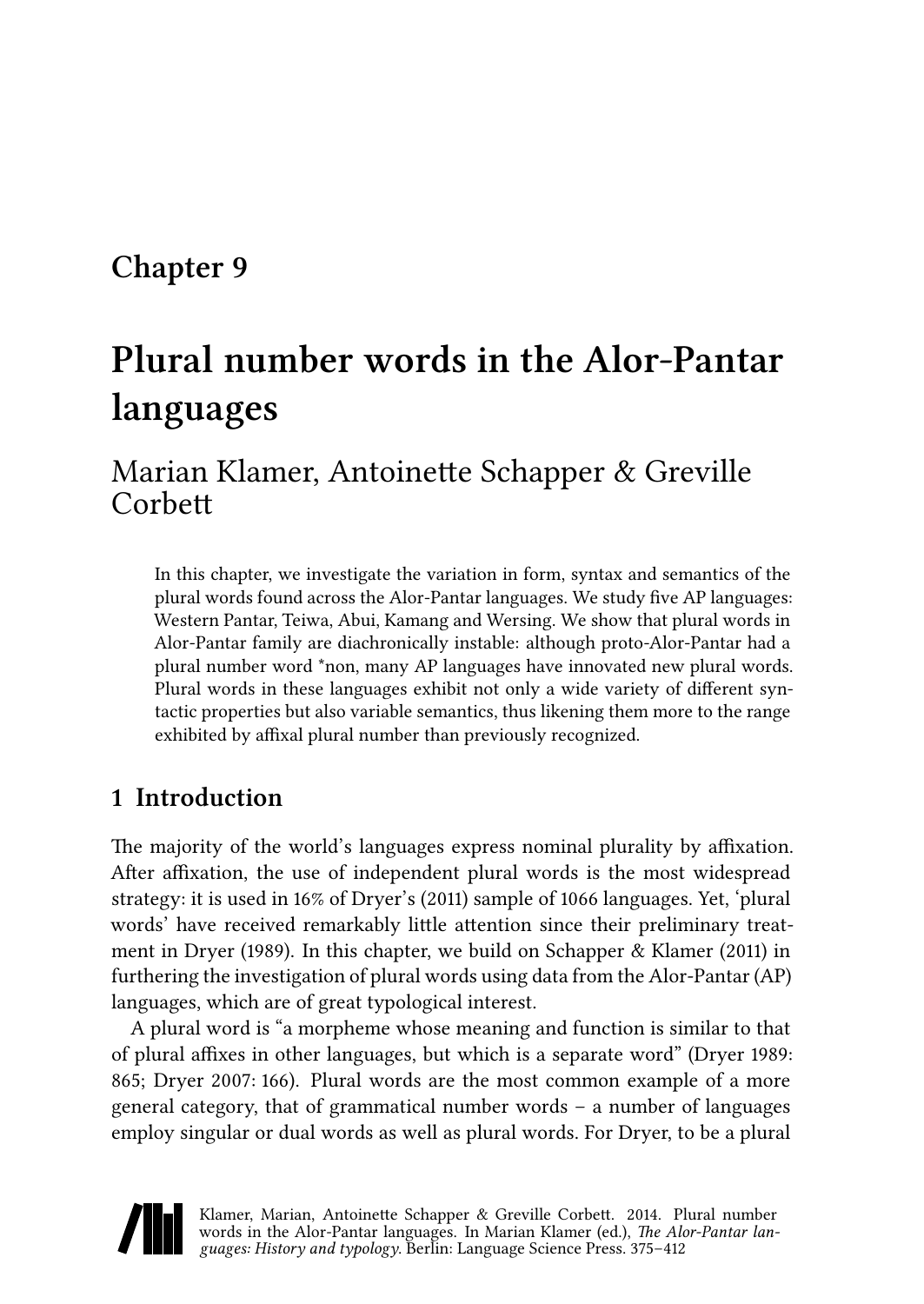word a lexeme must be the prime indicator of plurality: "I do not treat a word as a plural word if it co-occurs with an inflectional indication of plural on the noun" (1989: 867). Dryer further makes a distinction between 'pure' number words and other kinds of number expressions: "We can […] distinguish 'pure' plural words, which only code plurality, from articles that code number in addition to other semantic or grammatical features of the noun phrase, in which these articles are the sole indicator of number in noun phrases". Thus the bar is set quite high: plural words are the prime indicator of plurality, and in the pure case they have this as their unique function.

Plural words in Alor-Pantar languages carry also a range of additional semantic connotations beyond simple plurality, including completeness, abundance, individuation, and partitivity. These are interrelated to the other options the individual languages have for marking plurality. This means that our discussion of plural words in Alor-Pantar languages necessarily also touches on other plurality expressing strategies available in the languages. We will see that the form, syntax and semantics of plural words across the Alor-Pantar languages display a high degree of diversity.

This paper is structured as follows. § [2](#page-1-0) introduces the lexical forms of the plural words of the languages and the sources of the data discussed in this paper. § [3](#page-5-0) discusses their syntax, while § [4](#page-23-0) looks in detail at the semantics of the plural words. § [5](#page-32-0) places AP plural words in a wider typological context, and § [6](#page-34-0) presents our conclusions.

#### <span id="page-1-0"></span>**2 Plural number words across Alor-Pantar**

Plural words are found across the Alor-Pantar languages, as shown in Table [1](#page-2-0). Cognate forms attested in Teiwa (West Pantar), Klon (West Alor) and Kamang (Central-East Alor) indicate that a plural word \*non can be reconstructed for proto-Alor-Pantar (pAP). Western Pantar, Abui, Wersing, Kula and Sawila do not reflect this item, and instead appear to have innovated new lexemes for plural words. Several AP languages in our sample (Klon, Abui, Wersing, Kula and Sawila) have two plural words encoding different kinds of plurality, though the other languages do have a range of plural-marking strategies in addition to their plural word. There are also Alor-Pantar languages for which no plural word has been attested; an example is Kaera (North-East Pantar; [Klamer 2014\)](#page-36-1).

In all Alor-Pantar languages, nouns are uninflected for number, and a noun phrase without a plural word can refer to any number of individuals. For instance, Teiwa *qavif* 'goat' in [\(1](#page-2-1)a) can be interpreted as either singular or plural,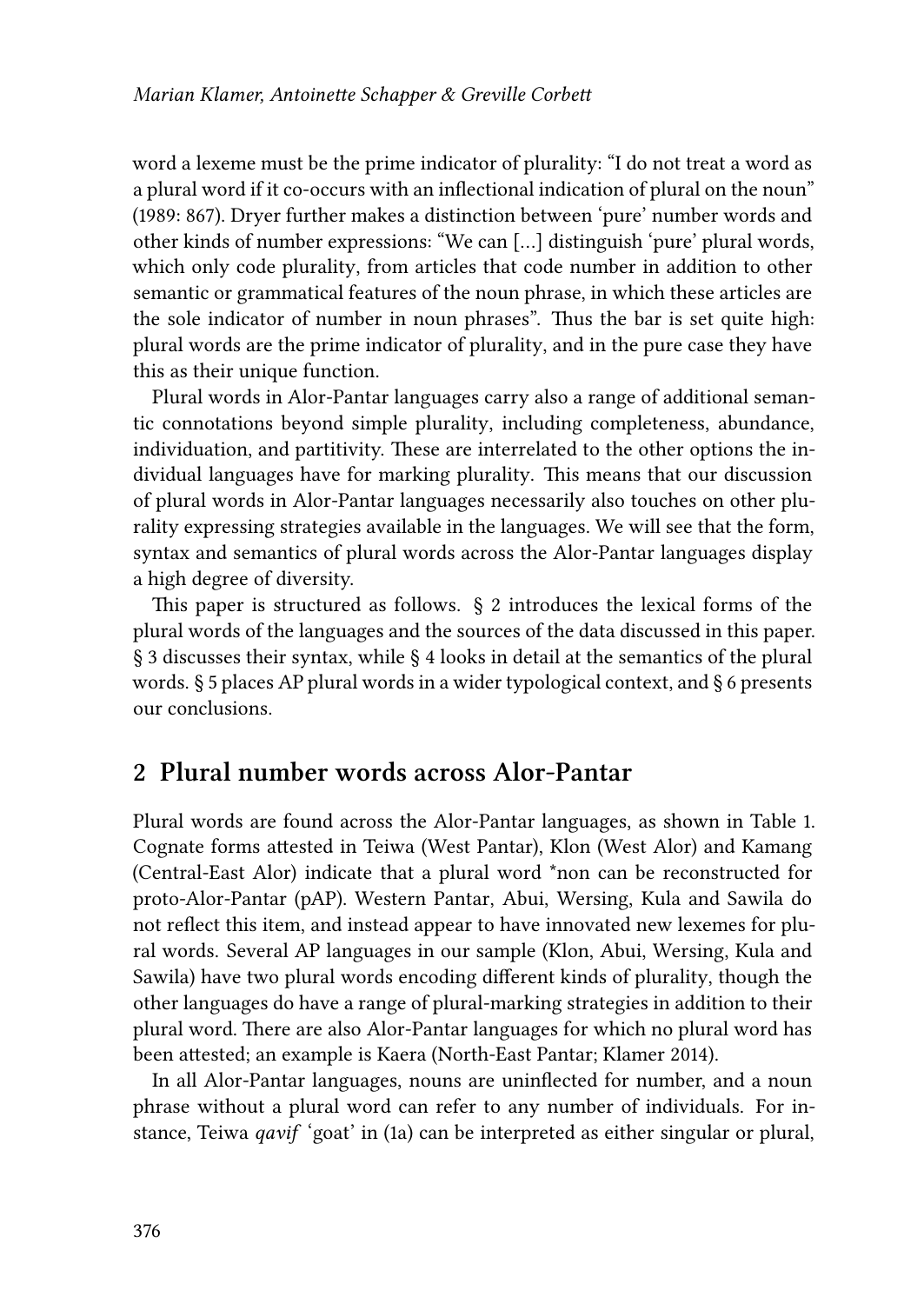| Language | Reflecting | Not reflecting   | Source                               |
|----------|------------|------------------|--------------------------------------|
|          | *non       | *non             |                                      |
| Western  |            | maru(ng)         | Holton & Lamma Koly (2008); Holton   |
| Pantar   |            |                  | $(2012, 2014)$ , p.c.                |
| Teiwa    | non        |                  | Klamer (2010), Teiwa corpus; Schap-  |
|          |            |                  | per and Klamer (2011)                |
| Adang    | nun        |                  | Robinson & Haan (2014)               |
| Klon     | $(o)$ non  | maang            | Baird (2008), Klon corpus, p.c.      |
| Abui     |            | loku,we          | Schapper fieldnotes;<br>Kratochvíl   |
|          |            |                  | $(2007)$ , Abui corpus               |
| Kamang   | nung       |                  | Schapper Kamang corpus, 2014, field- |
|          |            |                  | notes; Schapper & Manimau (2011);    |
|          |            |                  | Stokhof (1978, 1982)                 |
| Wersing  |            | deing, naing     | Schapper & Hendery (2014), field-    |
|          |            |                  | notes, Wersing corpus; Malikosa (nd) |
| Kula     |            | $du(a)$ , araman | Nicholas Williams p.c.               |
| Sawila   |            | do, maarang      | František Kratochvíl p.c.            |

<span id="page-2-0"></span>Table 1: Cognate and non-cognate plural words in Alor-Pantar languages

depending on the context. Those Alor-Pantar languages that have a plural word use it to express plurality: 'more than one'. Illustrations are Teiwa *non* in([1b](#page-2-1)), and Klon *onon* in([2](#page-3-0)b-c). The plural word pluralizes the preceding nominal expression. In none of the AP languages we investigated is the plural word obligatory when plural reference is intended.

- <span id="page-2-1"></span>(1) Teiwa (Klamer, Teiwa corpus)
	- a. *Qavif itaʔa ma gi?* goat where OBL go 'Where did the goat(s) go?'
	- b. *Qavif non itaʔa ma gi?* goat PL where OBL go 'Where did the (several) goats go?'; \*'Where did the goat go?'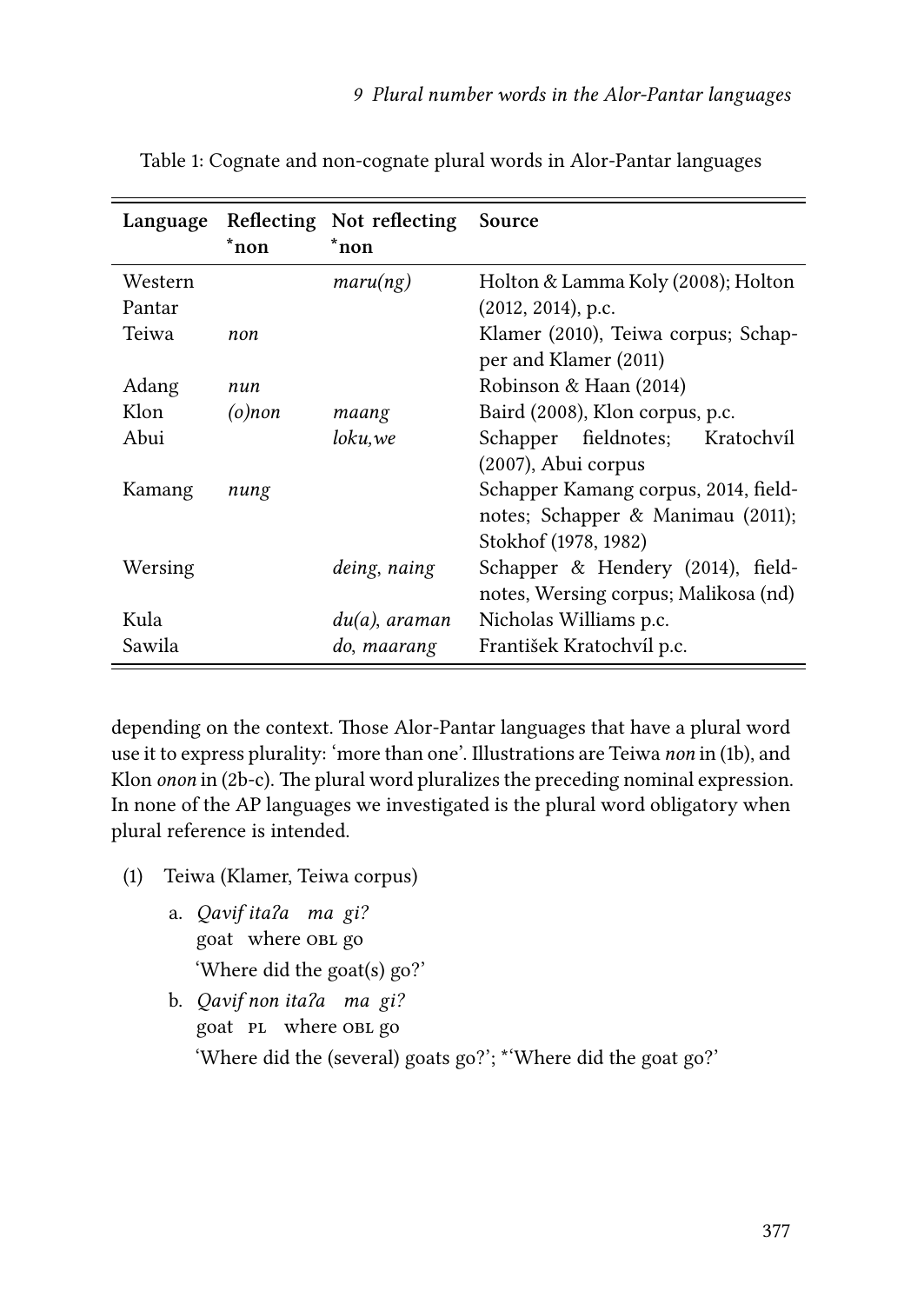- <span id="page-3-0"></span>(2) Klon (Baird, Klon corpus, p.c.)
	- a. *Ge-ebeng* 3.gen-friend 3-meet *go-thook.*  $(He)$  met his friend(s).<sup>1</sup>
	- b. *Ge-ebeng* 3.gen-friend pl *onon go-thook.* 3-meet 'His friends met him'/'(He) met his friends.' (\*'(He) met his friend.'; \*'(They) met their friend.') c. *Ininok onon ge-ebeng go-thook.*
	- person <mark>PL</mark> 3.gen-friend 3-meet 'The people met their friend.'

While plural words only occur with third person referents, none of the languages seems to have semantic restrictions on which referents can be marked plural. For instance, in all the languages we examined, both animate and inanimate entities can be pluralized. There does not seem to be a preference to use a plural word more often with animate than with inanimate nouns, or vice versa. In Wersing, for example, the plural word can be used to signal the plurality of a human([3\)](#page-3-1), animal [\(4\)](#page-3-2) or inanimate referent([5\)](#page-4-0). There is similarly no difference in the plural marking of large versus small referents, as illustrated for Western Pantar *raya* 'chief'([6\)](#page-4-1) and *bal* 'ball' [\(7](#page-4-2)). *Bal marung* 'ball pl' in([7\)](#page-4-2) refers to an unspecified number of balls. This can be a small number of balls, say two or three; it does not have to be a large number of balls.

- <span id="page-3-1"></span>(3) Wersing [\(Schapper & Hendery 2014](#page-37-4):469) *…, saku deing bias* … adult pl usually child grandchild small PL=ART 3-make 3-sleep *ol tamu poko dein=a ge-pai ge-tai…* '…, the adults would usually [do it] to make the children and grandchildren sleep…'
- <span id="page-3-2"></span>(4) Wersing [\(Schapper & Hendery 2014](#page-37-4):469) *Ne-karbau wari ne-wai deing=na yeta* 1sg-buffalo and 1sg-goat PL=FOC 2PL.AGT APPL-guard *le-gadar.*<sup>2</sup> 'You watch out for my buffaloes and my goats.'

<sup>1</sup> Compare *Iniq ge-ebeng go-thook* 'They met his friend(s)', where the non-singular pronoun *iniq* encodes the subject (Baird, p.c. ).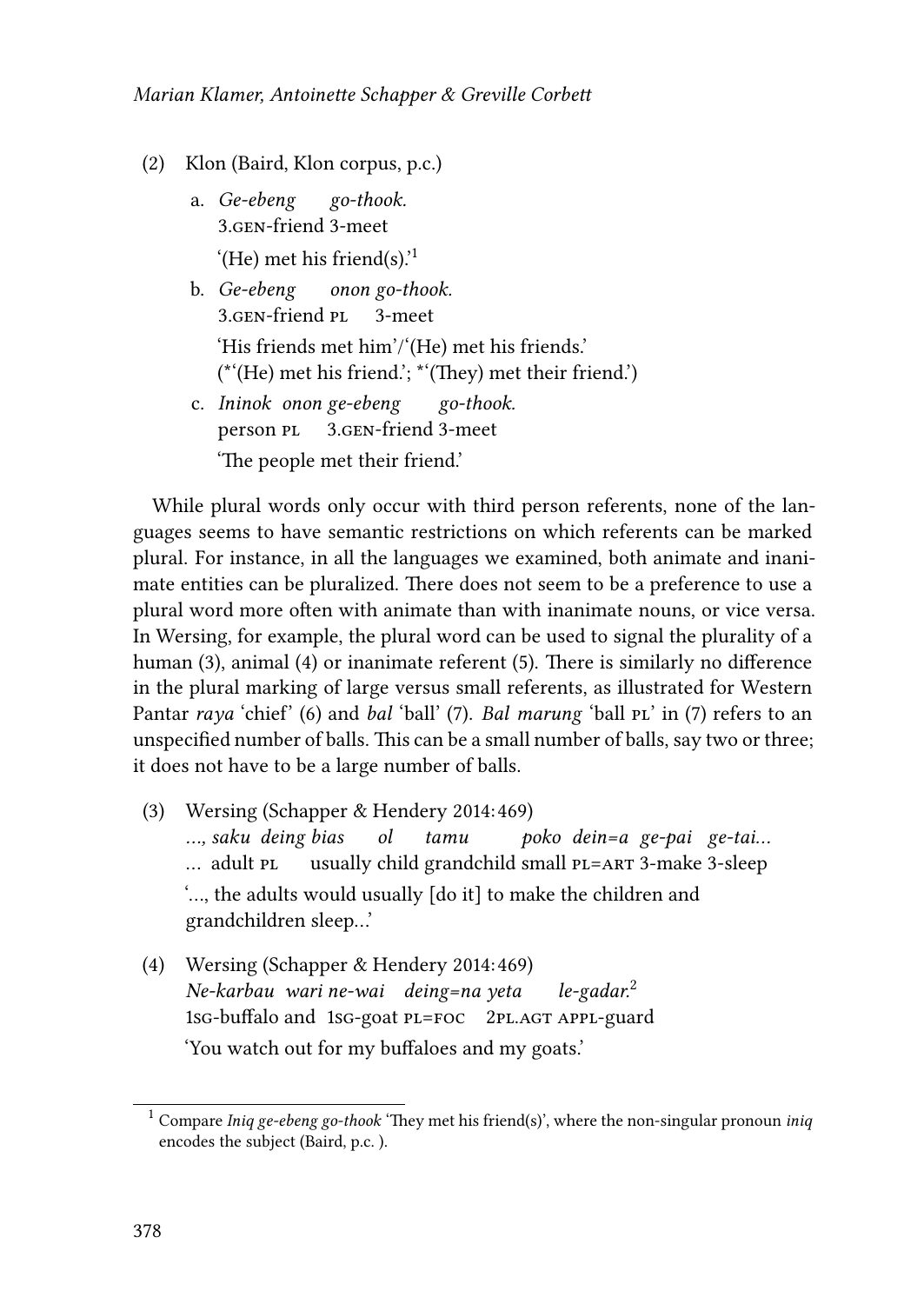- <span id="page-4-0"></span>(5) Wersing([Schapper & Hendery 2014:](#page-37-4)469) *Kiki deing aso ge-mira susa.* flower pl also 3-inside suffer 'The flowers were also suffering.'
- <span id="page-4-1"></span>(6) Western Pantar([Holton 2012](#page-36-3)) *Raya marung wang hundar.* chief pl exist amazed 'The chiefs were amazed.' (\*'The chief is amazed.')
- <span id="page-4-2"></span>(7) Western Pantar([Holton 2012](#page-36-3)) *Bal marung mea tang pering.* ball pl table on pour 'A bunch of balls are spread out on the table.'

Where the plural words do differ from plural affixes in other languages is in their shape and distribution: they are for the most part free word forms, and they need not occur next to the noun they pluralize. This is illustrated in([8\)](#page-4-3), where Teiwa *non* occurs next to the adjective *sib* 'clean' while pluralising *gakon* 'his shirt'. Similarly in [\(9\)](#page-4-4) we see Adang *nun* follows the verb *matε* 'large' modifying the head noun *ti* 'tree'.

- <span id="page-4-3"></span>(8) Teiwa (Klamer, Teiwa corpus) *Uy* person male 3sG.poss-shirt clean PL DEM come collect *masar ga-kon sib non gaʔan, ma tonaʔ.* 'Those clean shirts of that man, collect them.'
- <span id="page-4-4"></span>(9) Adang([Robinson & Haan 2014](#page-36-7):252) *Pen ti* Pen tree large PL 3INCL.OBJ-cut *matε nun ʔa-bɔʔɔi.* 'Pen cut some large trees.'

Plural words in AP languages cannot co-occur with a numeral in a single NP. For instance, in Teiwa, a noun can be pluralized with either a plural word or with a numeral (plus optional classifier) [\(10](#page-5-1)a-b), but not with both at the same time

 $2$  Here the plural word must have scope over both nouns, such that this example cannot be read to mean "my buffalo and my goats".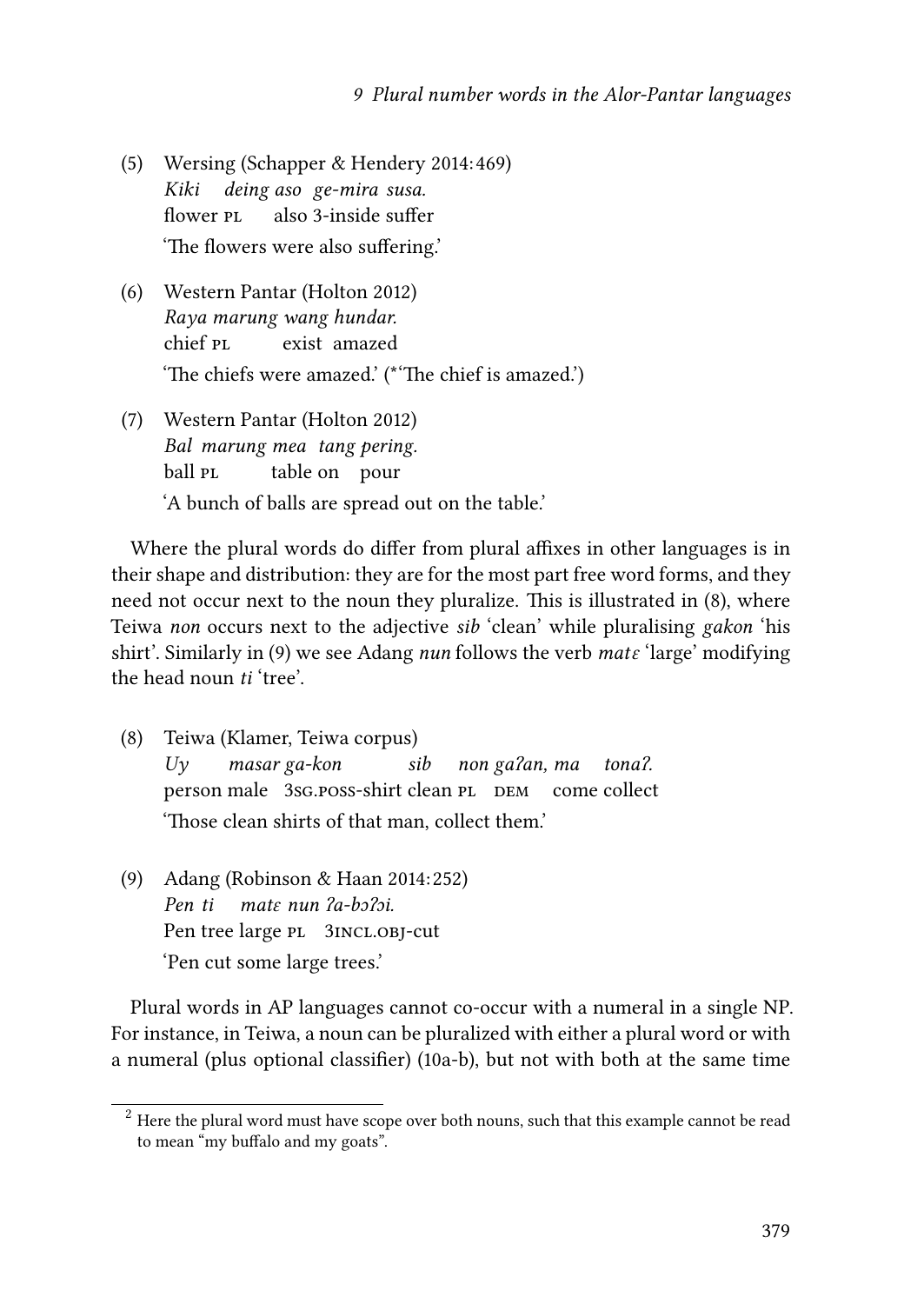[\(10c](#page-5-1)). Adang shows the same restriction; the plural word *nun* cannot co-occur with a numeral, compare  $(11a-b)^3$ 

- <span id="page-5-1"></span>(10) Teiwa (Klamer, Teiwa corpus)
	- a. *war non* rock pl '(several/many) rocks'
	- b. *war (bag) haraq* rock clf two 'two rocks'
	- c. *\*war (bag) haraq non* rock CLF two PL Intended: 'two rocks'

<span id="page-5-2"></span>(11) Adang [\(Robinson & Haan 2014:](#page-36-7)253)

- a. *sεi* water PL DEF pour and other draw.water.from.well *nun ho ʔuhuɲ ε bεŋ tanib* 'Pour out that little bit of water and get some more from the well.'
- b. *\*sεi nun alɔ ho ʔuhuɲ ε* water PL two DEF pour and other draw.water.from.well *bεŋ tanib* Intended: 'Pour out the two bits of water and get some more from the well.'

In sum, proto-Alor-Pantar had a plural word of the shape \*non. Some Alor-Pantar languages inherited both form and function, others innovated a plural word. The languages under investigation do not show restrictions on which referents can be marked plural, and in none of the languages does the plural word co-occur with a numeral in an NP.

# <span id="page-5-0"></span>**3 Syntax of plural words in Alor-Pantar**

The plural words investigated in [Dryer \(1989\)](#page-35-0) are very heterogeneous in their categorial properties. They belong to one of the following classes: (i) articles; (ii) numerals; (iii) grammatical number words like singular, dual, trial; (iv) closed

<sup>3</sup> A combination of a mass noun and a numeral is also ungrammatical: \**sεi ut* 'water four' [\(Haan](#page-36-11) [2001](#page-36-11):296).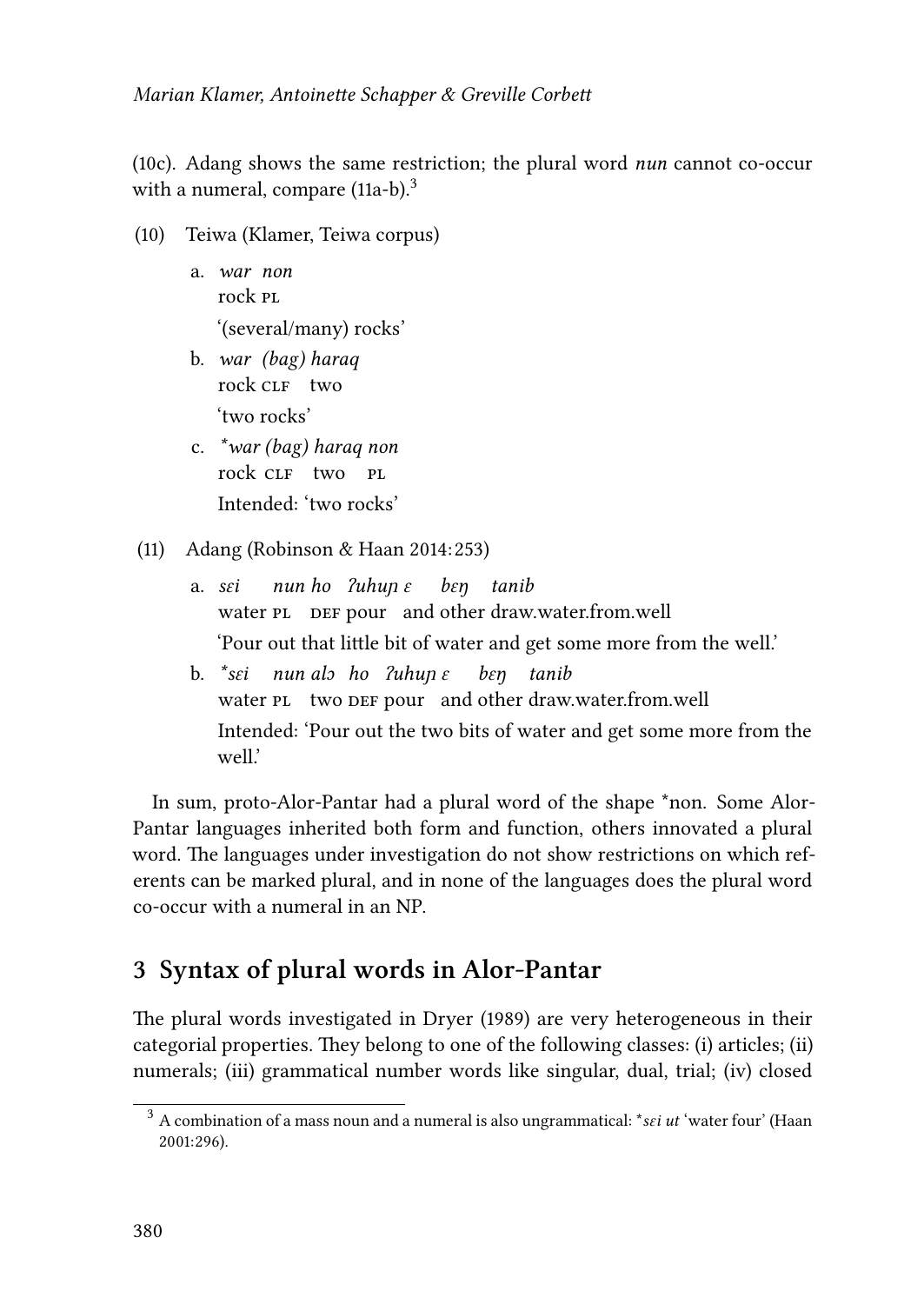class of noun modifiers; and (v) a class of their own. Dryer concludes that "there is little basis for using the term [plural word] as a syntactic category" (1989: 879).

In this section, we investigate the syntax of plural words in Western Pantar (§ [3.1](#page-6-0)), Teiwa (§ [3.2\)](#page-8-0), Kamang (§ [3.3\)](#page-12-0), Abui (§ [3.4](#page-16-0)) and Wersing (3.5). For each language, we describe the template of the NP as well as the position and combinatorial properties of the plural word. We confirm Dryer's observation that there is little syntactic unity in plural words across languages. Our description focuses on the following issues:

- 1. Does the plural word occur in the NP?
- 2. How does the plural word behave in respect to quantifiers in the NP?
- 3. Can the plural word alone form an NP?

The languages under discussion differentiate the plural word from other syntactic classes. We will see that significant variation exists in terms of which syntactic class the plural word class resembles most. In Wersing, the plural word shares many properties with nouns, while in Kamang the plural word is most similar to pronouns. In Western Pantar and Teiwa, the plural words are comparable with numerals and quantifiers.

#### <span id="page-6-0"></span>**3.1 Western Pantar**

The template of the Western Pantar NP is presented in([12\)](#page-6-1)([Holton 2014\)](#page-36-4). The NP is maximally composed of a head noun (N) followed by an adjective in the attribute slot (ATTR), followed by numeral phrases with an optional classifier  $((C<sub>LF</sub>)$  Num) or a plural word (P<sub>L</sub>), a demonstrative (D<sub>EM</sub>) and an article (ART).

<span id="page-6-1"></span>(12) Template of the Western Pantar  $NP<sup>4</sup>$  $[N \, \text{ATTR}\{(\text{CLF}) \, \text{Num} / \, \text{PL}\} \text{DEM} \, \text{ART}\}_{NP}$ 

Western Pantar has no dedicated slot for (non-numeral) quantifiers, as these behave like adjectives or like nouns: adjectival quantifiers go in the ATTR slot [\(13](#page-6-2)), while nominal quantifiers occur in apposition to the NP, to the right of the article([14](#page-7-0)).

<span id="page-6-2"></span><sup>4</sup> Western Pantar does not have relative clauses.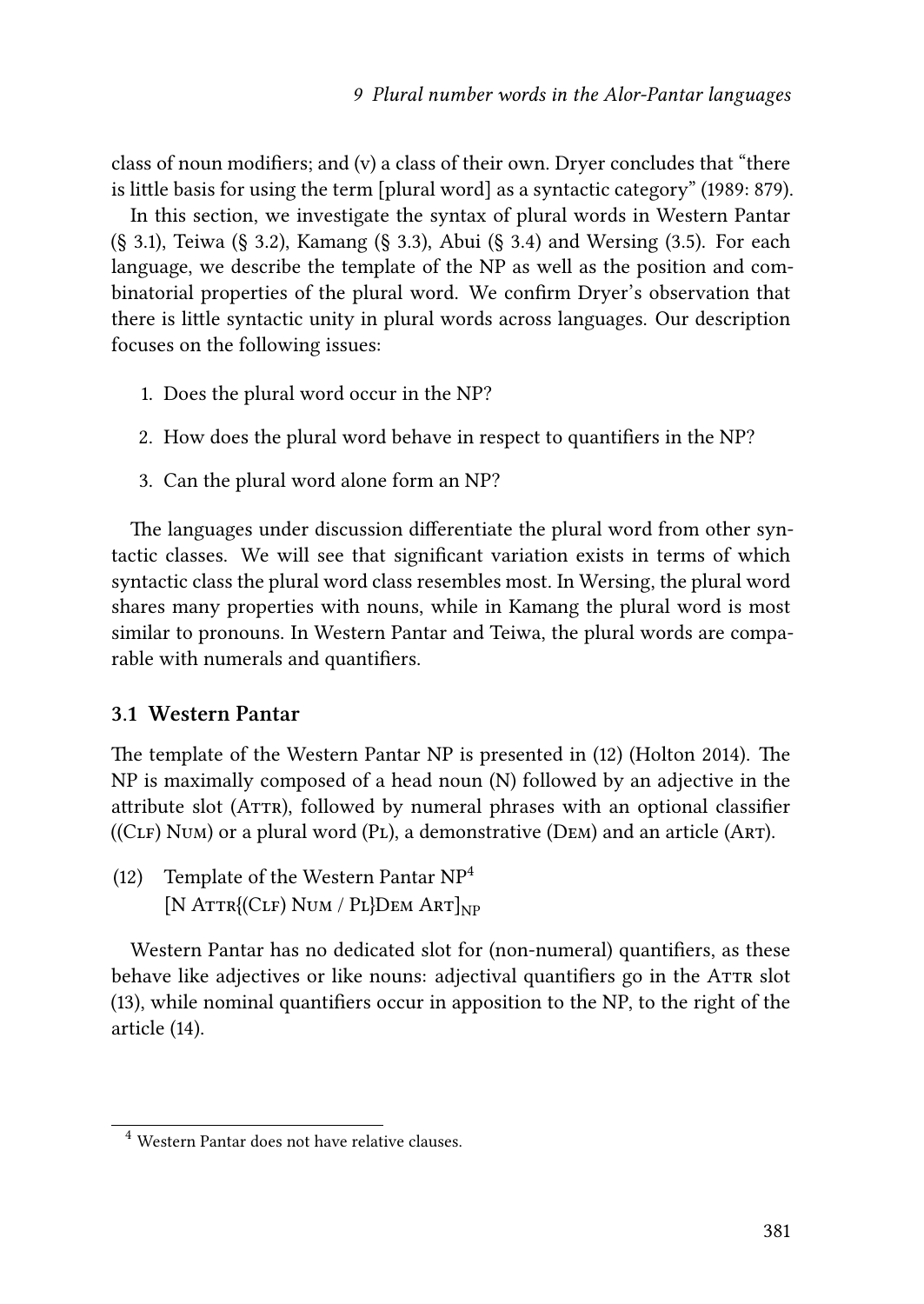- (13) Western Pantar [\(Holton 2014\)](#page-36-4) *Wakke-wakke haweri wang Tubbe birang kalalang.* child∼RDP many exist T. speak know 'Most/many children can speak the Tubbe language.'
- <span id="page-7-0"></span>(14) Western Pantar [\(Holton 2014\)](#page-36-4) [[*Hai* 2sG.POSS weapon ART *bloppa* sing]<sub>NP</sub> der]<sub>NP</sub> ga-r some 3sg-with descend *diakang.* 'Bring down some of your weapons.' [publia152]

Nominal plurality is expressed by the plural word  $maru(ng)$ , [\(15](#page-7-1)).<sup>5</sup> The use of numerals is illustrated in [\(16](#page-7-2)), and [\(17\)](#page-7-3)-([18\)](#page-7-4) show that numeral and plural word do not co-occur in a single NP.

- <span id="page-7-1"></span>(15) Western Pantar [\(Holton 2012\)](#page-36-3) *Bal marung mea tang pering.* ball pl table on pour 'A bunch of balls are spread out on the table.'
- <span id="page-7-2"></span>(16) Western Pantar [\(Holton 2012\)](#page-36-3) *Bal ara atiga, kalla yasing, mea tang tiʔang.* ball large three small five table on set 'Three large balls and five small balls are sitting on the table.'
- <span id="page-7-3"></span>(17) Western Pantar [\(Holton 2012\)](#page-36-3)
	- a. *\*keʔe kealaku maru* fish twenty pl Intended: 'twenty fish'
	- b. *\*keʔe bina maru* fish CLF PL Intended: 'twenty fish'
- <span id="page-7-4"></span>(18) Western Pantar [\(Holton 2012\)](#page-36-3)
	- a. *\*keʔe maru kealaku* fish pl twenty Intended: 'twenty fish'

<sup>5</sup> *Marung* has cognate forms in three AP languages: Klon *maang*, Kula *araman* (with liquid nasal metathesis) and Sawila *maarang* [\(Schapper & Huber Ms.](#page-37-5))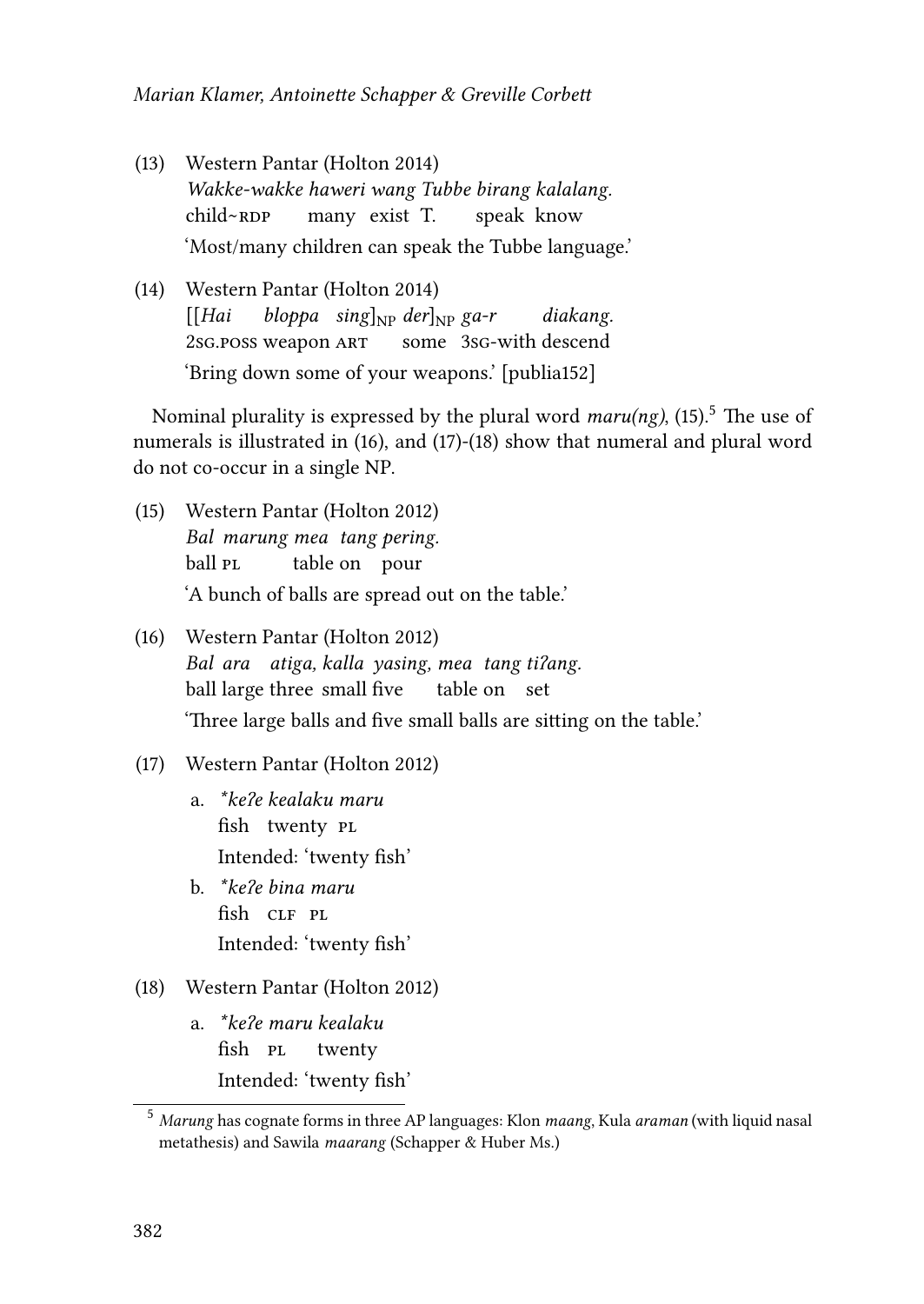b. *\*keʔe maru bina* fish pl  $CLF$ Intended: 'twenty fish'

*Maru(ng)* cannot substitute for a whole NP and function independently as a verbal argument, compare([19a](#page-8-1)) and [\(19](#page-8-1)b).

- <span id="page-8-1"></span>(19) Western Pantar([Holton 2012](#page-36-3))
	- a. *Raya marung lama ta.* chief pl walk ipfv 'The chiefs walk.'
	- b. *\*Marung lama ta.* pl walk ipfv Intended: 'They walk.'

In sum, Western Pantar *marung* can only be used as a nominal attribute within an NP. It is in complementary distribution with adjectival quantifiers and numerical expressions and lacks nominal properties.

#### <span id="page-8-0"></span>**3.2 Teiwa**

The template of the Teiwa NP is presented in [\(20\)](#page-8-2). The NP is maximally composed of a head noun (N) followed by an attributive (ATTR) noun, derived nominal or adjective, followed by a numeral phrase (indicated by  $\{\}$ )consisting of either a numeral with an optional classifier  $((C_{LF})$  Num) or a plural word with an optional quantifier (PL  $(Q)$ ), a demonstrative (DEM) and a demonstrative particle in the article (Art) slot.

<span id="page-8-2"></span>(20) Template of the Teiwa  $NP<sup>6</sup>$  $[N \text{ A} \text{tr}((C \text{L} \text{F}) \text{Num} / \text{PL} (Q)]$  Dem Art  $]_{NP}$ 

In the Dem slot, we often find *gaʔan* (glossed as 'that.knwn'), a 3sg object pronoun that also functions as a demonstrative modifier of nouns. In the ART slot are the demonstrative particles *u* 'DISTAL' and *a* 'PROXIMATE'. These particles occupy the NP-final position, marking definiteness and/or the location of NP referent with respect to the speaker.

The plural word has its own slot within the NP. It cannot combine with numeral constituents as those in([21](#page-9-0)a); compare [\(21b](#page-9-0)) with([22a](#page-9-1)-c). However, *non*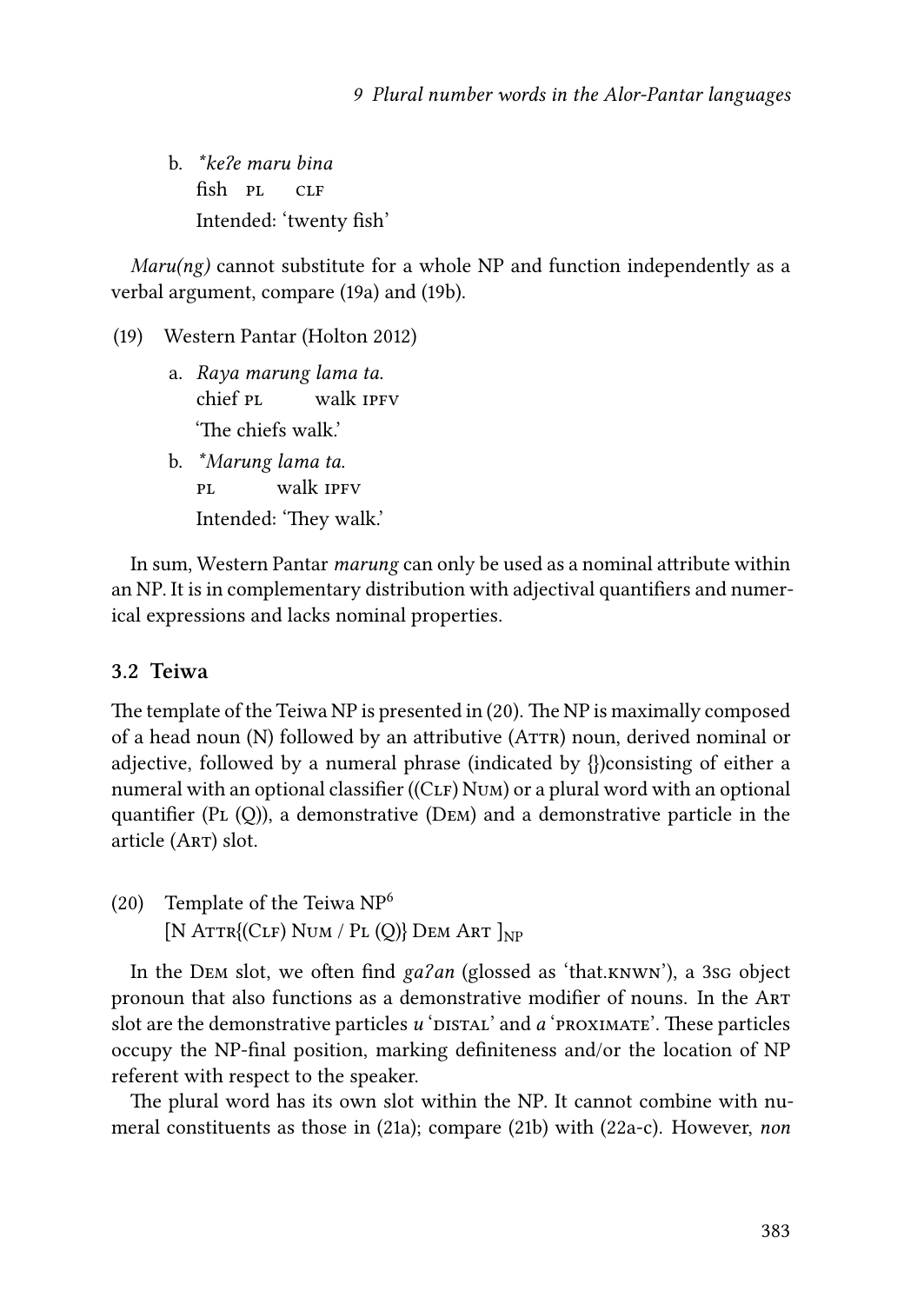can be combined with a quantifier in an NP, as shown in([23](#page-9-2)) and [\(24\)](#page-9-3). Note that *dum* 'many/much' is used contrastively here.

- <span id="page-9-0"></span>(21) Teiwa (Klamer, Teiwa corpus)
	- a. *war (bag) haraq* rock clf two 'two rocks'
	- b. *war non* rock pl 'rocks'
- <span id="page-9-1"></span>(22) Teiwa (Klamer, Teiwa corpus)
	- a. *\*war haraq non* rock two PL Intended: 'two rocks'
	- b. *\*war bag haraq non* rock CLF two PL Intended: 'two rocks'
	- c. *\*war bag non* rock clf pl Intended: 'two rocks'
- <span id="page-9-2"></span>(23) Teiwa (Klamer, Teiwa corpus) *Hala* someone goat PL many hold arrive [*qavif* non dum]<sub>NP</sub> pin aria?? 'Were many [rather than few] goats brought here?'
- <span id="page-9-3"></span>(24) Teiwa (Klamer, Teiwa corpus) [*Wat* coconut PL many pick.up come  $[non\; dum]_{\rm NP}$  usan *ma!*

'Pick up the many coconuts.' [situation: there are many coconuts in a pile of various kinds of fruits, and the order is to pick up these, not the rest]

*Non* does not substitute for an NP and cannot function independently as a verbal argument, either with or without the distal demonstrative particle *u* that functions as an (grammatically optional) article in [\(25](#page-10-0)b-c). It must always remain part of the NP, as shown by the ungrammaticality of [\(25d](#page-10-0)).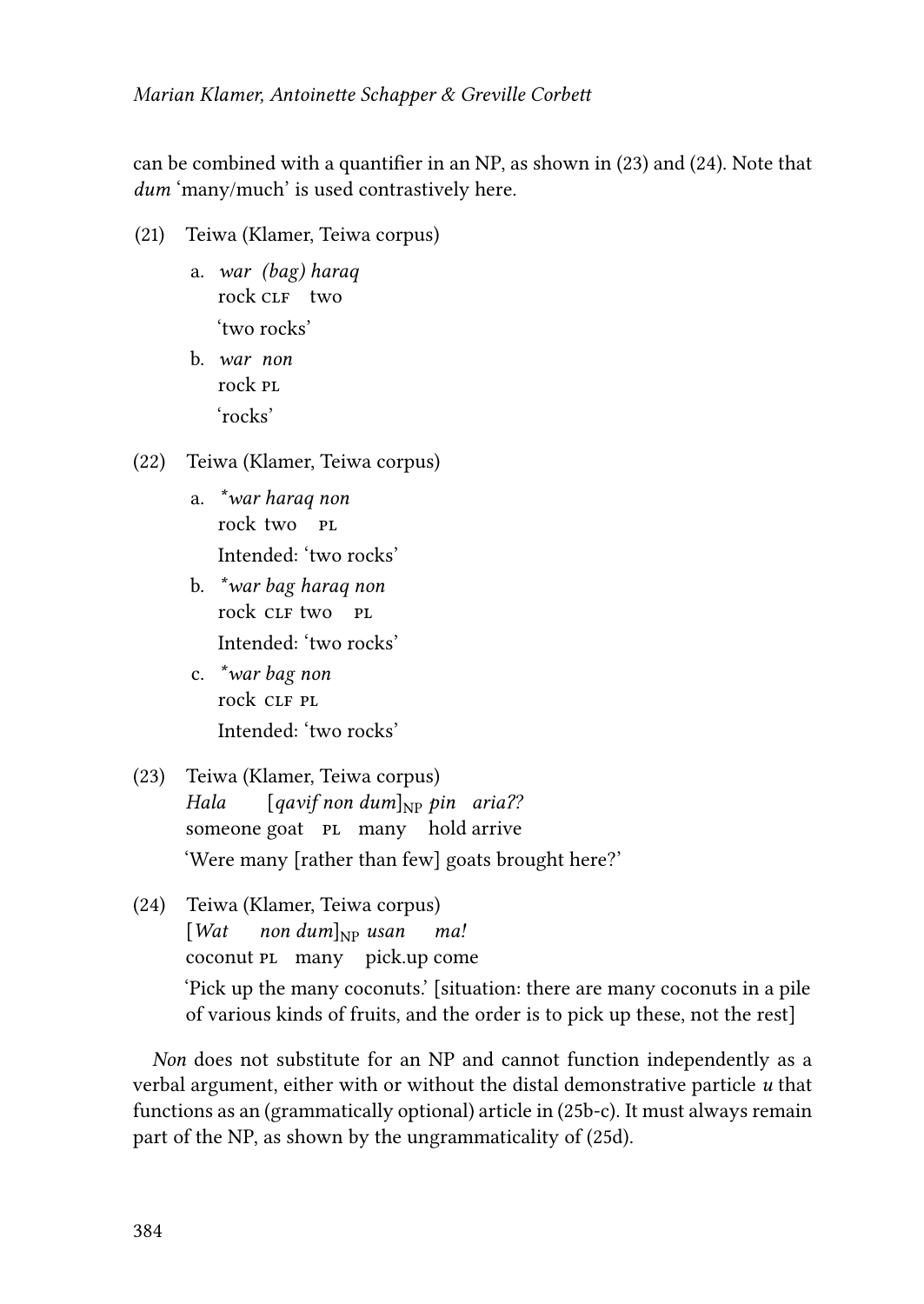- <span id="page-10-0"></span>(25) Teiwa (Klamer, Teiwa corpus)
	- a. [*G-oqai non* u]<sub>NP</sub> min-an tau. 3sg-child pl dist die-real pfv 'Her children (lit. those her children) have died.'
	- b. *\**[Non u]<sub>NP</sub> min-an tau.  $PI.$ dist die-real pfv Intended: 'They have died.'
	- c.  $*(Non]_{NP}$  *min-an tau.*  $PI.$ die-real pfv Intended: 'They have died.'
	- d. *\**[G-oqai u]<sub>NP</sub> non min-an tau. 3sg-child DIST PL) die-REAL PFV Intended: 'Her children (they) have died.'

Just as Western Pantar *maru(ng)*, Teiwa *non* can occur in an NP that stands in apposition with a pronoun([26](#page-10-1)):

<span id="page-10-1"></span>(26) Teiwa (Klamer, Teiwa corpus) [*Kemi* ancestor pl  $[non]_{\rm NP}$  iman xap gu-uyan they bride 3.obj-search take *mat…* '(Our) ancestors (they) searched for brides…'

It is possible for an NP with *non* to be part of the subject of numeral predication if the numeral predicate also contains a classifier, as illustrated in([27\)](#page-10-2), where *bag* is the generic numeral classifier (Klamer, in press) and combines with *tiaam* 'six'. The plural word *non* is part of the subject NP, and is grammatically optional. Subjects pluralized with *non* can thus occur with a numeral predicate.

However, an NP with *non* cannot be the subject of a quantifier predication with *dum* 'many/much', compare([28](#page-11-0)a-b). This is because the Teiwa plural word *non* often has the connotation of 'many' and 'plenty' (see § [4.2](#page-25-0)). A subject NP like the one in [\(28\)](#page-11-0) already implies that there are 'many/plenty goats', so that combining it with a predicate 'be many' in [\(28b](#page-11-0)) is semantically redundant.

<span id="page-10-2"></span>(27) Teiwa (Klamer, Teiwa corpus)  $[Ga$ -qavif  $(non)]_{\text{NP}}$   $[un$  *bag tiaam*]<sub>Pred</sub> 3sg-goat pl cont clf six 'His goats are six.'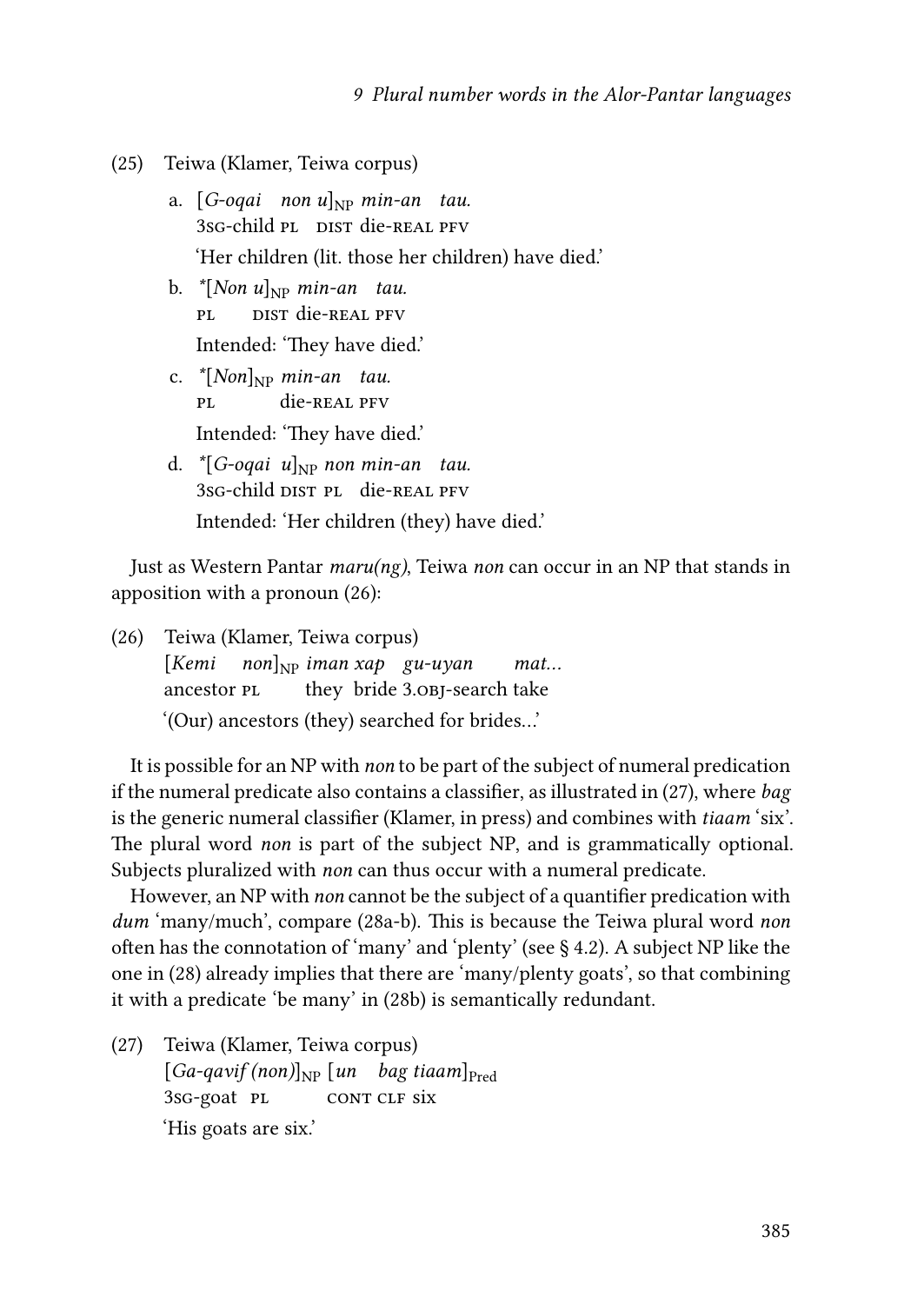- <span id="page-11-0"></span>(28) Teiwa (Klamer, Teiwa corpus)
	- a. [*Ga-qavif*]<sub>NP</sub> [ $un$  dum] $_{\mathrm{Pred}}$ 3sg-goat cont many 'His goats are many.'
	- b. *\**[Ga-qavif non]<sub>NP</sub> [un dum]<sub>Pred</sub> 3sg-goat pl cont many Intended: 'His many/plenty goats are many.'

The fact that *non* does not combine with a numeral in a single NP suggests that it patterns with the numeral word class. However, unlike numerals, *non* cannot combine with a classifier. On the other hand, *non* can combine with the quantifier *dum* 'much/many' in a single NP, which a numeral cannot do. However, at the same time, *non* does not pattern with the class of quantifiers for two reasons. First, such quantifiers can occur as predicates, while *non* cannot,([29](#page-11-1)a-b); and second, non-numeral quantifiers can occur both inside the NP([30](#page-11-2)a) as well as outside of it, adjacent to the verb([30](#page-11-2)b), while *non* must remain within the NP. In([30](#page-11-2)c) the NP contains *non*, and the ungrammaticality of [\(30d](#page-11-2)) shows that *non* cannot occur in the position adjacent to the verb.

- <span id="page-11-1"></span>(29) Teiwa (Klamer, Teiwa corpus)
	- a. *Masar* [ $\textit{un} \quad \textit{dum}]_\text{Pred}$ male cont many 'There are many men.' (Lit. 'Males are [being] many.')
	- b. *\*Masar* [*un non*]*.* male cont pl Intended: 'There are many/several males.'
- <span id="page-11-2"></span>(30) Teiwa (Klamer, Teiwa corpus)
	- a. [*Qavif dum ga?an*]<sub>NP</sub> hala goat many that.knwn someone chop *tatax.* 'Many (known) goats were chopped up.'
	- b. [*Qavif gaʔan*]NP *hala* goat that.knwn someone many chop *dum tatax.* 'Many of these (known) goats were chopped up.'
	- c. [*Qavif non ga?an*]<sub>NP</sub> hala goat pl that.knwn someone chop *tatax.* 'These (known) goats were chopped up by someone.'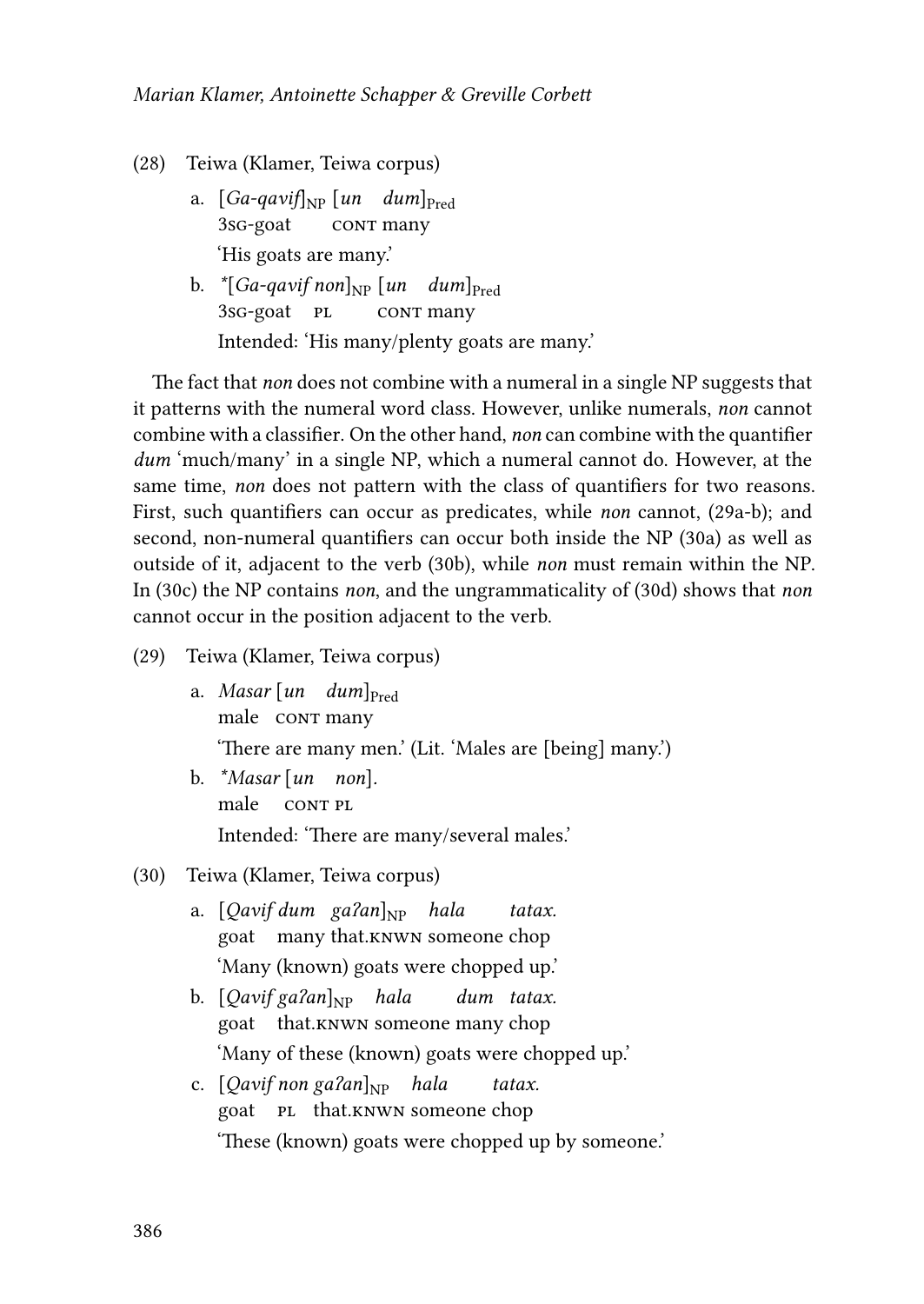d. *\**[Qavif ga?an]<sub>NP</sub> hala goat that.knwn someone pl chop *non tatax* Intended: 'These (known) goats were chopped up.'

In sum, Teiwa *non* does not have any nominal properties, shares some of the distributional properties of numerals and quantifiers, and constitutes its own syntactic class.<sup>7</sup>

#### <span id="page-12-0"></span>**3.3 Kamang**

The template of the Kamang noun phrase (NP) is presented in [\(31](#page-12-1)). The NP is maximally composed of a head noun  $(N)$  followed by its attribute (ATTR), a numeral phrase (Num), a relative clause (Rc), a demonstrative (Dem) and an article (Art). The article marks the right edge of an NP and is used to nominalize (i.e., create NPs from) clauses and other non-nominal phrases in the language. In addition, a Kamang NP can occur with a range of items co-referential with it in a slot outside the NP, called here the NP-appositional (Appos) slot (discussed further below). The apposition between an NP and an item in the NP-appositional slot is syntactically tight: there is no intonational break or pause between NP and appositional item, and no item may intervene between them. For more details on the status of the Appos slot or for discussion of the other NP slots, see [Schapper](#page-36-9) [\(2014a\)](#page-36-9).

<span id="page-12-1"></span>(31) Template of the Kamang NP [\(Schapper 2014a\)](#page-36-9)  $[N<sub>HEAD</sub>$  Attr NumP Rc Dem Art]<sub>NP</sub> Appos

The Kamang plural word *nung* is conspicuously absent from the template in [\(31](#page-12-1)). In Kamang *nung* does not occur within the NP, but directly follows it. That is, it occurs to the right of the NP article, where one is expressed. For exam-ple, in [\(32\)](#page-13-0)and ([33\)](#page-13-1) *nung* follows the specific ('spec') and definite ('DEF') articles respectively. The alternative order with the article following *nung* is not grammatical: \**nung=a* 'PL=SPEC' and \**nung=ak* 'PL=DEF'. In short, *nung* only occurs in the NP-appositional slot.

<sup>7</sup> In addition to the plural word, Teiwa has four dedicated pronoun series for referents of different quantificational types: (i) the dual paradigm (*we two*, etc.), (ii) the "X and they" paradigm (*you (sg/pl) and they*, *s/he/they and they*; *I/we (incl/excl) and they*), (iii) the "X alone" paradigm (*I alone*,*you alone*, etc.) and (iv) the "X as a group of …" paradigm (*we/you/they as a group of x numbers*) [\(Klamer 2010:](#page-36-5)82-85). The plural word cannot co-occur with these pronouns. Teiwa has no associative plural word. To express associative plural notions, a form from the special pronoun series "X and they" is used, e.g., *Rini i-qapa-kawan aria' wad* 'Rini **3-and.they** 3 friend arrive today', '*Today Rini arrived with her friends*'.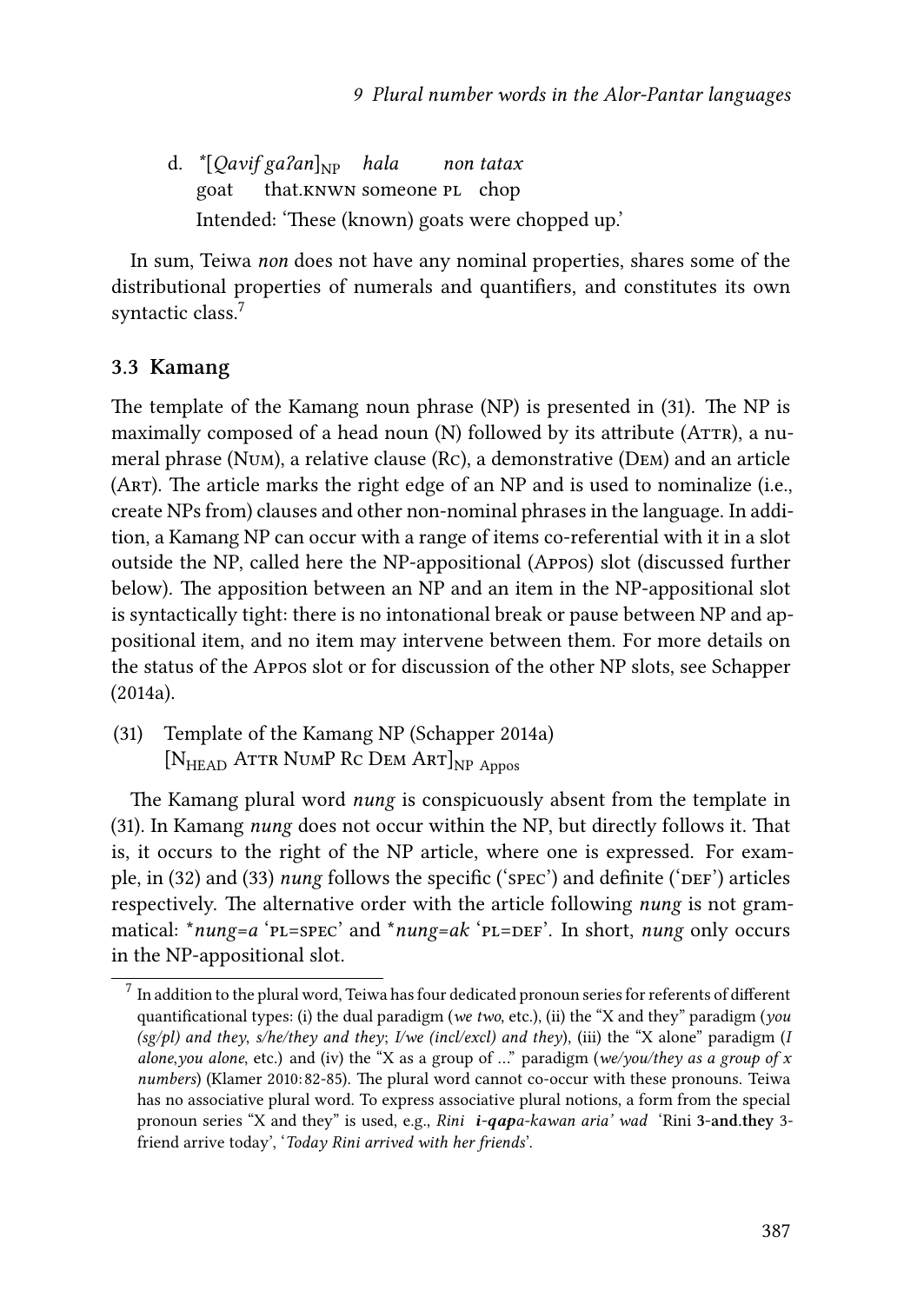*Marian Klamer, Antoinette Schapper & Greville Corbett*

- <span id="page-13-0"></span>(32) Kamang (Schapper, fieldnotes) *Almakang laising-laung=a nung yeʔ-baa* people youthful=spec pl 3.sben-say arrive *sue.* 'Go tell the young people to come.'
- <span id="page-13-1"></span>(33) Kamang (Schapper, fieldnotes) *Muut=ak nung iduka.* citrus=def pl sweet 'The citrus fruits are sweet.'

By contrast, other Kamang quantifiers can occur within the NP, i.e., to the left of the NP-defining article. Non-numeral quantifiers such as *adu* 'many/much' occupy the ATTR slot within the NP and cannot float out of it, as seen in [\(34\)](#page-13-2).

- <span id="page-13-2"></span>(34) Kamang (Schapper, fieldnotes)
	- a. *sibe* chicken many=spec *adu=a* 'the many chickens'
	- b. *\*sibe=a* chicken=spec many *adu* Intended: 'the many chickens'

Kamang does not have a syntactic class of non-numeral quantifiers; items denoting *many*, *few*, *a* little, etc. are adjectives and occur in the ATTR slot of the NP. Numeral quantifiers occur with a classifier in the NumP. The unmarked position for the NumP is within the NP to the left of the article([35](#page-13-3)a), and the marked position is post-posed into the NP-appositional slot outside the NP [\(35](#page-13-3)b). The latter position is less frequent and pragmatically marked, functioning to topicalize the enumeration of the NP referent.

- <span id="page-13-3"></span>(35) Kamang (Schapper, fieldnotes)
	- a. *sibe* chicken clf three=spec  $[uh \ su]_{\text{NumP}} = a$ 'the three chickens'
	- b. *sibe=a* chicken=spEC CLF three  $[uh\,su]_{\rm{NumP}}$ 'the chickens, the three ones'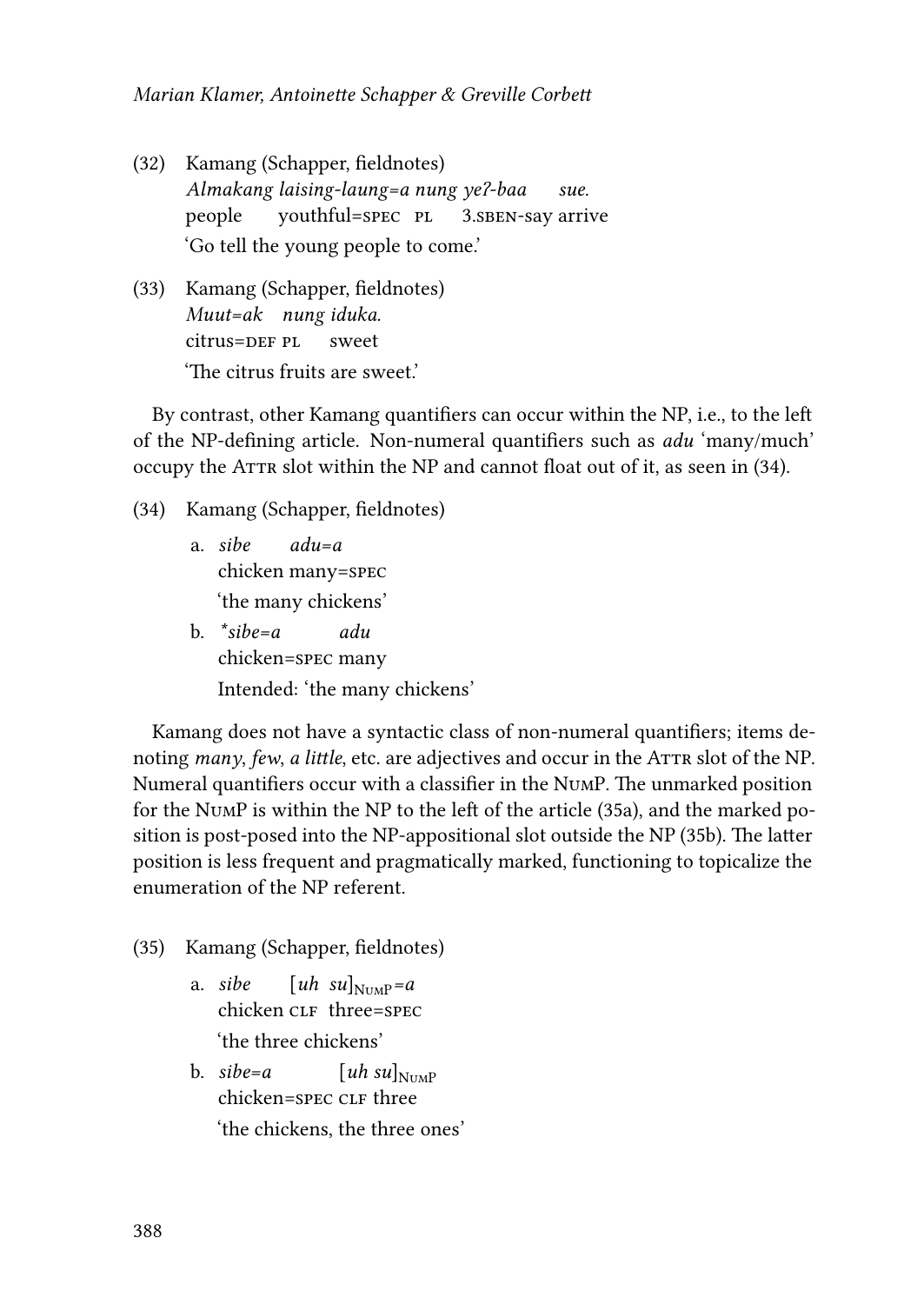The plural word shares distributional properties in common not only with a NumP but also with a pronoun, since the NP-appositional position can also host a pronoun. In([36](#page-14-0)) we see that a pronoun [\(36a](#page-14-0)) and a plural word [\(36](#page-14-0)b) respectively can both occur in the slot following an NP. In these examples, the parts of the free translations in curly brackets are the semantics contributed by the items in the appositional slot.

- <span id="page-14-0"></span>(36) Kamang (Schapper, fieldnotes)
	- a. *almakang=ak gera* people=def 3.contr 'the {specific group of} people {not some other group}'
	- b. *almakang=ak nung* people=def pl 'the {multiple} people'

The Kamang plural word has a distribution similar to that of an NP in two respects. Firstly, *nung* can substitute for a whole NP, where reference is sufficiently clear. For instance, in [\(37](#page-14-1)) *nung* is the sole element representing the S of the verb *sue* 'come'. Secondly, like an NP, a plural word can itself occur with a pronoun in the NP appositional slot where no NP is expressed, as in([38](#page-14-2)).

- <span id="page-14-1"></span>(37) Kamang (Schapper, fieldnotes)  $[Nung]_{NP}$  sue. pl arrive '{Multiple} (people) arrived.'
- <span id="page-14-2"></span>(38) Kamang (Schapper, fieldnotes)  $[Nung]_{NP}$  gera<sub>APPOS</sub> sue. pl 3. CONTR arrive '{Multiple other} (people) arrived.'

*Nung* is not compatible with any other quantificational items. That is, despite its occurring outside the NP, marking an NP with *nung* means that other quantificational items cannot occur in the NP. This is seen in the examples in([39\)](#page-15-0) where *nung* cannot grammatically co-occur with the numeral quantifier *su* 'three'([39a](#page-15-0)) and with the non-numeral quantifier *adu* 'many'([39b](#page-15-0)).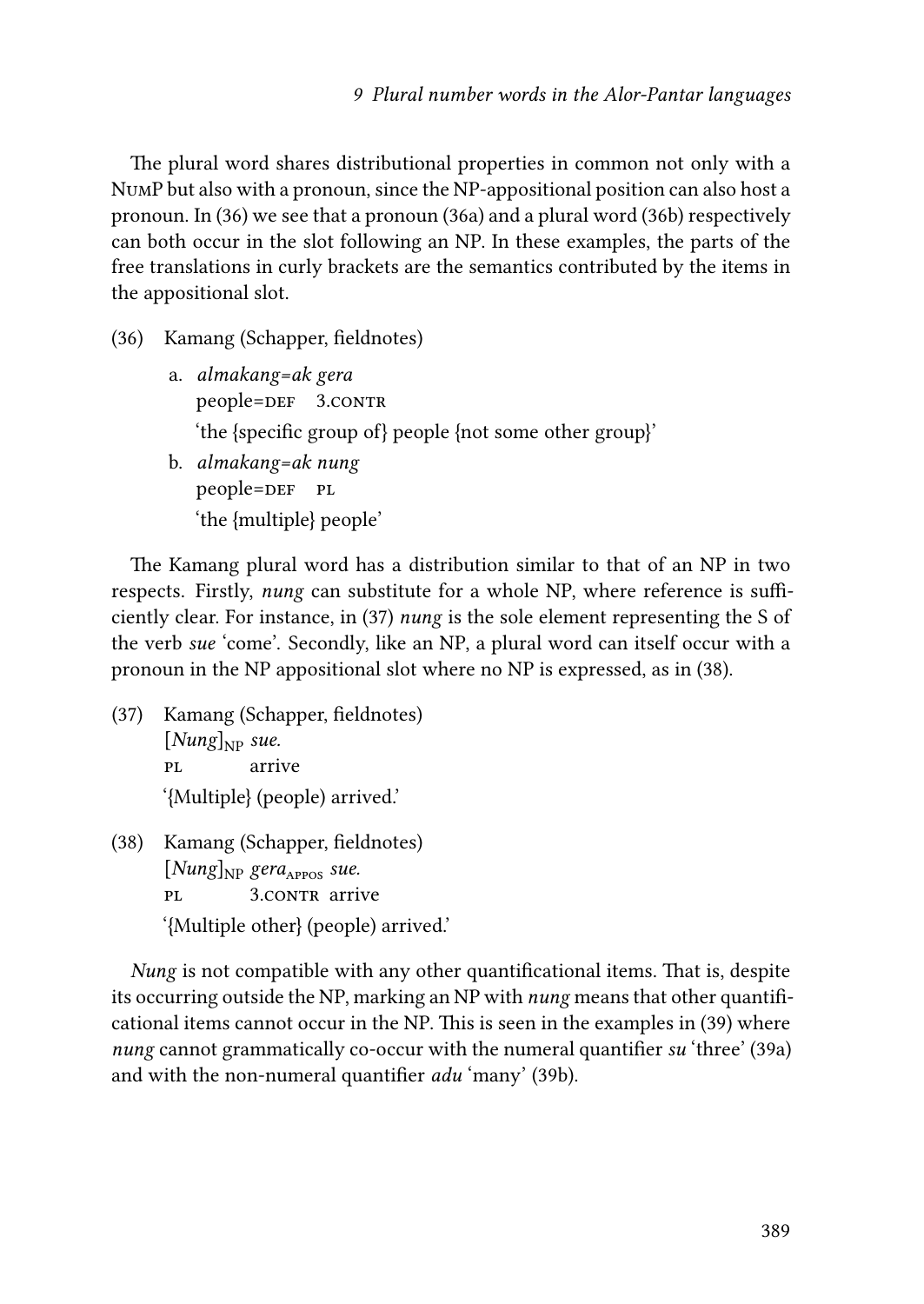- <span id="page-15-0"></span>(39) Kamang (Schapper, fieldnotes)
	- a. *\*sibe* chicken  $_{\rm CLF}$  three  $_{\rm PL}$ *uh su nung* Intended: 'three chickens'
	- b. *\*sibe* chicken many pl *adu nung* Intended: 'many chickens'

In addition to the plural word, Kamang has multiple dedicated quantificational pronoun series to signal different quantificational types. $^8$  For instance, we see the third person pronouns forms for group plurality and universal quantification in [\(40](#page-15-1)) and [\(41](#page-15-2)) respectively. The plural word cannot co-occur with these pronouns.

- <span id="page-15-1"></span>(40) Kamang (Schapper, fieldnotes) *Geifu* 3.group walk go *loo maa.* 'They go together (as a group).'
- <span id="page-15-2"></span>(41) Kamang (Schapper, fieldnotes) *Gaima bisa wo-ra=bo* 3.all can 3.loc-wear=lnk lego-lego *pilan.* 'They all can wear (them) and dance in a lego-lego.'

The use of quantificational pronouns with NPs is illustrated in [\(42\)](#page-15-3) and [\(43\)](#page-16-1). We see in these examples that the quantificational pronouns fill the appositional slot in the same manner as the plural word *nung* and signal the plurality of the referents of the preceding NP.

<span id="page-15-3"></span>(42) Kamang (Schapper, fieldnotes) [Mane ang]<sub>NP</sub> geifu<sub>APPOS</sub> mauu. village <sub>DEM</sub> 3.group war 'Those villages make war together (against another village).'

<sup>8</sup> There are four "quantifying" pronominal paradigms in Kamang: (i) the "alone" paradigm (*I alone/on my own*, *we alone/on our own*, etc.), (ii) the dual paradigm (*we two*, etc.- only in nonsingular numbers), (iii) the "all" paradigm (*we all*, etc.- only in non-singular numbers), and (iv) the "group" paradigm (*we together in a group*, etc.- only in non-singular numbers). See [Schapper \(2014a\)](#page-36-9) for full set of Kamang pronominal paradigms.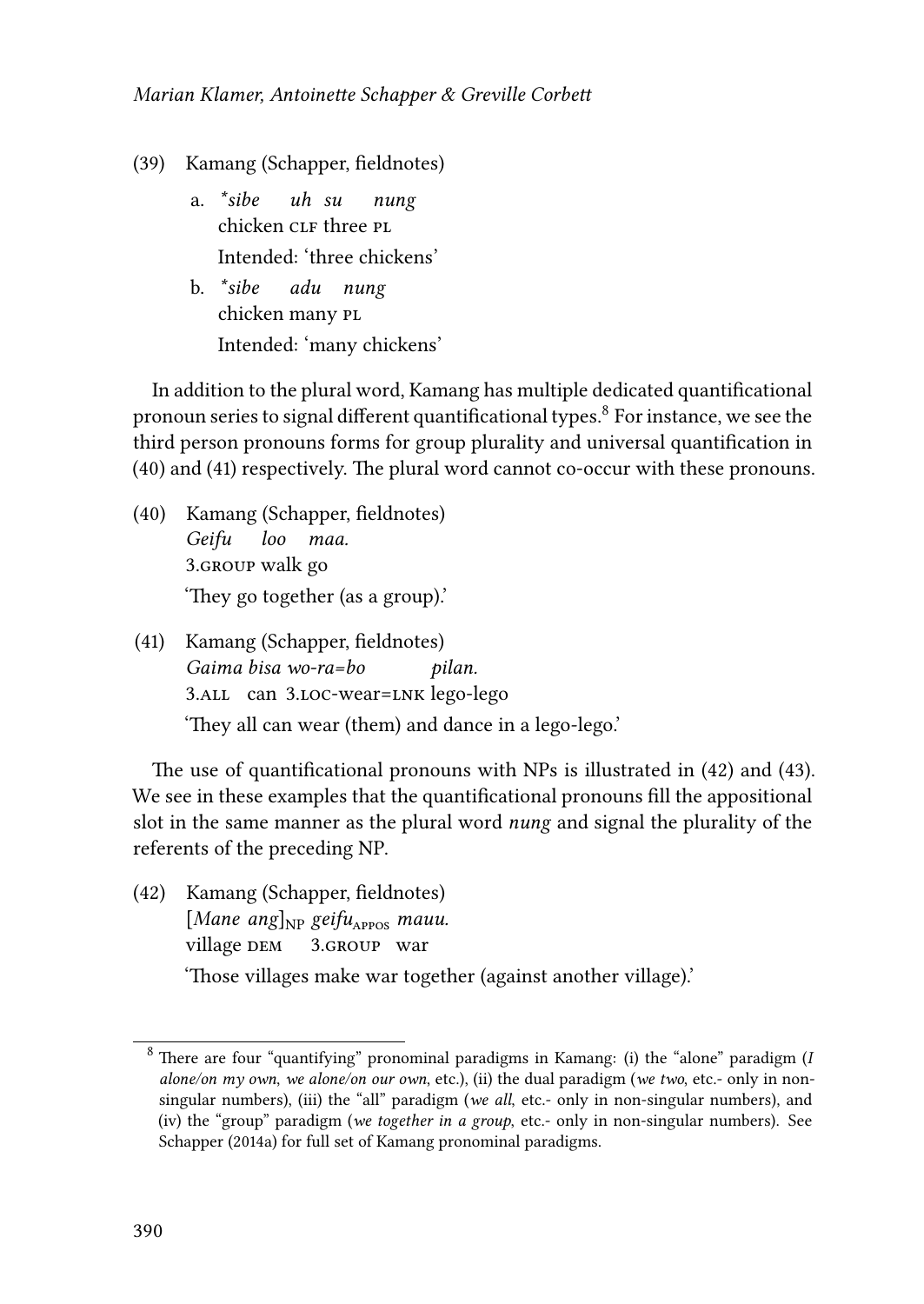<span id="page-16-1"></span>(43) Kamang (Schapper, fieldnotes) [*Arita pang*]NP *gaima*appos *luaa-ra* leaf <sub>DEM</sub> 3 ALL whither-aux finished-pfv *lai-ma.* 'All the leaves have withered completely.'

Finally, Kamang has a suffix marking associative plurality, *-lee* 'assoc'. This suffix can occur on kin terms or proper names, as in([44\)](#page-16-2) and [\(45](#page-16-3)) respectively. Nouns marked by *-lee* cannot be modified by any other NP elements. The plural word *nung* does not occur in such contexts.

- <span id="page-16-2"></span>(44) Kamang (Schapper, fieldnotes) *…, ge-dum-lee* … 3.gen-child-assoc arrive mourn mourn *see silanta malii* '…, her children and their associates come to mourn.'
- <span id="page-16-3"></span>(45) Kamang (Schapper, fieldnotes) *Marten-lee* Marten-assoc 1sg-from run *n-at tak.* 'Marten and his associates run away from me.'

So, the Kamang plural word occurs outside the NP and shares distributional properties of pronouns. The semantics of the plural word also intersects with pronouns, in particular, the quantificational pronouns whose functions are to denote different number features.

#### <span id="page-16-0"></span>**3.4 Abui**

The template of the Abui NP is presented in  $(46)$ .<sup>9</sup> The NP is composed of a head noun (N) followed by its attribute (ATTR). The Abui plural word *loku* is not etymologically related to the plural word that is reconstructable for pAP. It has a variable position with respect to the relative clause (Rc), being able to either precede or follow the plural word. The plural word occurs inside the NP and thus always occurs to left to the determiner (DET).

<span id="page-16-4"></span>(46) Template of the Abui NP  $[N \text{ A} \text{tr } P \text{L} \text{R} \text{C} / \text{R} \text{C} \text{P} \text{L} \text{B} \text{D} \text{E} \text{r}]_{NP}$ 

<sup>&</sup>lt;sup>9</sup> The morphosyntactic analysis and glossing of Abui presented here is that of Schapper, and differs from that presented in [Kratochvíl \(2007\)](#page-36-8). Examples are individually marked as to source.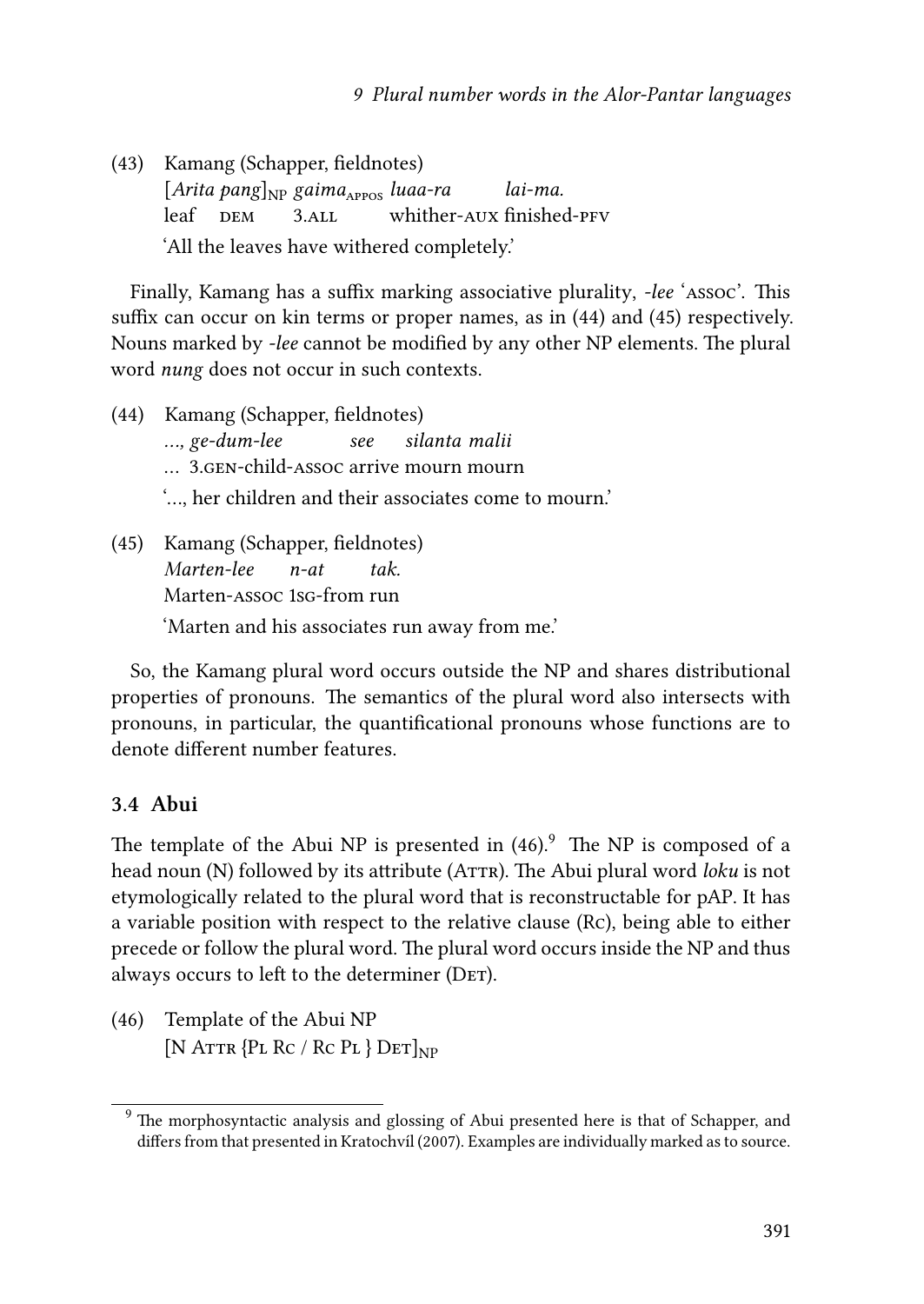The variable position of *loku* in relation to the relative clause is illustrated in [\(47](#page-17-0)) and([48](#page-17-1)). In([47\)](#page-17-0) *loku* appears after the relative clause but before the demonstrative *yo*. In([48](#page-17-1)) *loku* precedes both the relative clause and the article *nu*. The two plural word positions are mere variants of one another; extensive elicitation and the examination of corpus data have revealed no difference in the scope or semantics correlating with the plural word's position, although corpus frequency and speaker judgments point to the position preceding the relative clause as being preferred.

<span id="page-17-0"></span>(47) Abui (Kratochvíl, Abui corpus) [*…oto he-amakaang* [*ba h-omi* car 3.GEN-person REL 3.GEN-inside in  $mia]_{\text{RC}}$  loku yo]<sub>NP</sub> mi *pak* PL DEM take cliff *mahoi-ni* gather-PFV

'…those people who were inside the car were taken over the [edge of the] cliff.'

<span id="page-17-1"></span>(48) Abui (Kratochvíl, Abui corpus)

[*Sieng loku* [*ba uti* rice PL REL garden in  $[mia]_{\rm RC}$   $nu]_{\rm NP}$  sik art pluck rip.off.pfv-pfv take village *bakon-i mi melang sei.*

come.down

'Pluck off [all] the rice that is in the garden [and] take it down to the village.'

*Loku* cannot co-occur in an NP together with any quantifiers; numeral([49a](#page-17-2)) or non-numeral([49](#page-17-2)b). However, it is possible for an NP with *loku* to be the subject of both numeral and non-numeral quantifier predications [\(50a](#page-18-0)-b). This indicates that, whilst double marking of quantification/plurality is not permitted within the NP, there is no semantic redundancy in the quantificational values of the Abui plural word and other quantifiers. In this respect, Abui *loku* differs from Teiwa *non* (§ [3.2](#page-8-0)).

- <span id="page-17-2"></span>(49) Abui (Schapper, fieldnotes)
	- a. *\*He-wiil* 3.gen-child six *taama loku nu mon-i.* pl art die.pfv-pfv Intended: 'His six children died.'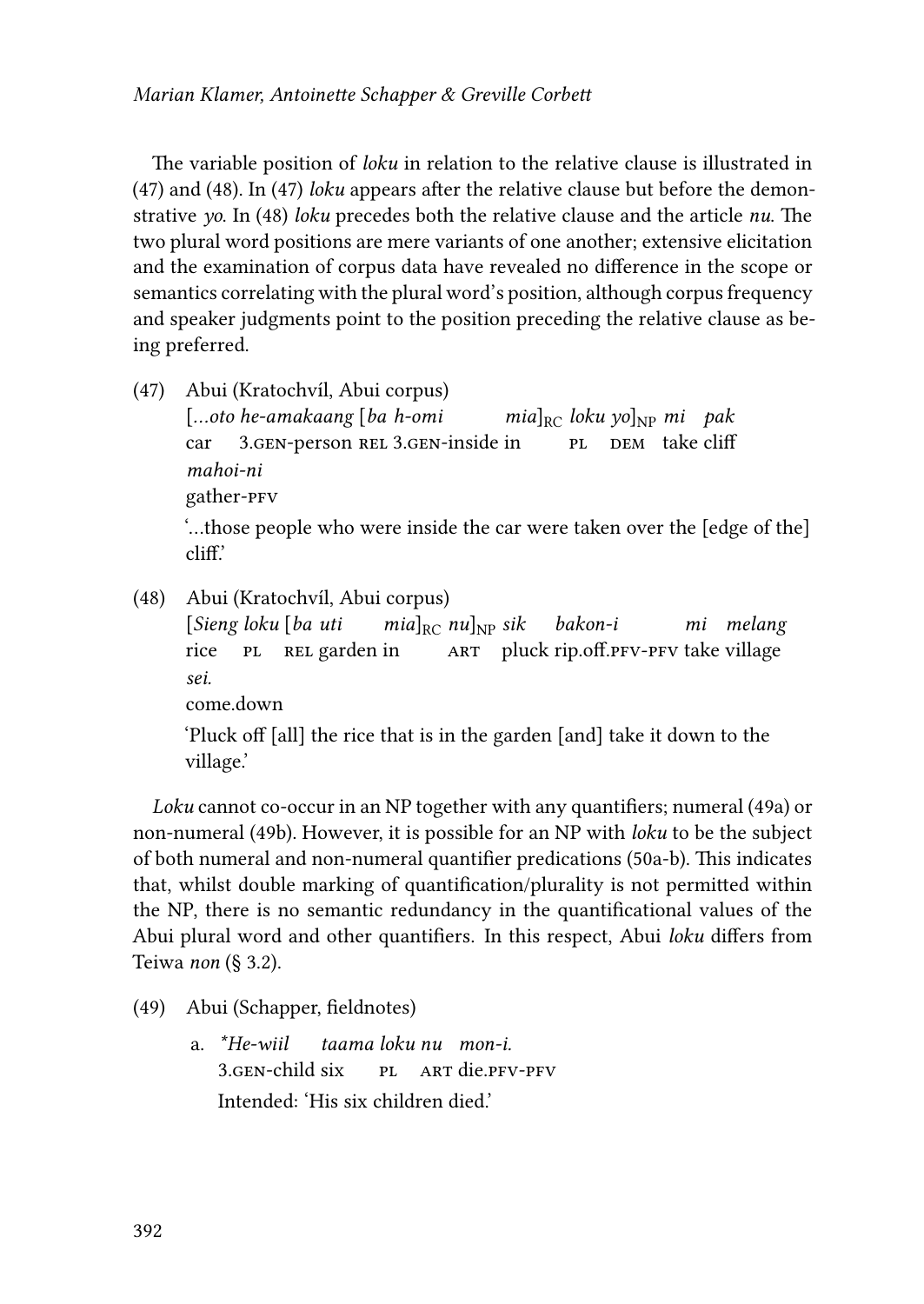- b. *\*He-wiil* 3.gen-child many pl art die.pfv-pfv *faring loku nu mon-i.* Intended: 'His many children died.'
- <span id="page-18-0"></span>(50) Abui (Schapper, fieldnotes)
	- a. *He-wiil* 3.GEN-child PL ART Six *loku nu taama.* 'His children were six.' i.e., 'He had six children.' b. *He-wiil loku nu faring.*
	- 3.GEN-child PL ART many 'His children were many.' i.e., 'He had many children.'

*Loku* can be used to modify a third person pronoun, as in [\(51](#page-18-1)) and [\(52](#page-18-2)). Abui has no number distinction in the third person of its pronominal series. By using *loku* the plural reference can be made explicit.

- <span id="page-18-1"></span>(51) Abui (Kratochvíl, Abui corpus) *Hel loku abui* 3 pl mountain go garden watch *yaa ut teak.* 'They went to the mountains to check the garden.'
- <span id="page-18-2"></span>(52) Abui (Kratochvíl, Abui corpus) *Hel loku he-sepatu he-tawida.* 3 pl 3.gen-shoe 3.gen-be.alike 'They have the same shoes.'

*Loku* must co-occur with a noun or with the third person pronoun *hel*. It cannot stand alone in an NP.

In addition to the general plural word *loku*, Abui has an associative plural word, *we* 'assoc'. This item only appears marking proper names for humans and has the meaning '[name] and people associated with [name]' and occurs directly after the noun it modifies, as in [\(53](#page-18-3)a). When *loku* is used in the same context([53b](#page-18-3)), the reading is not one of associative plurality, but of individualized plurality. *Loku* and *we* can co-occur, and either can precede the other, as shown in [\(53](#page-18-3)c).

<span id="page-18-3"></span>(53) a. Abui (Schapper, fieldnotes) *Benny we* Benny assoc garden go.to *ut yaa.* 'Benny and his associates go to the garden.'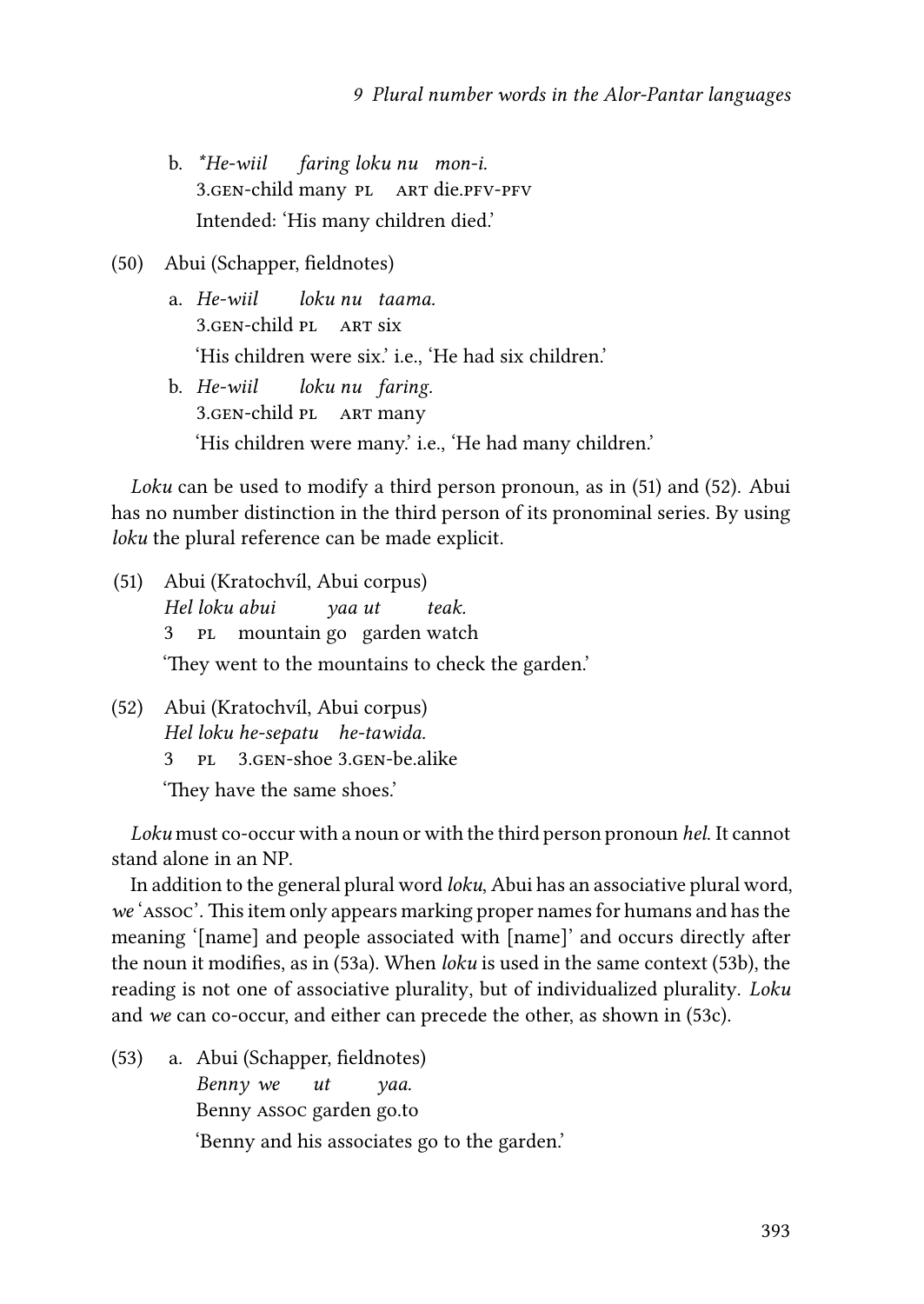- b. *Benny loku ut* Benny pl garden go.to *yaa.* 'Different individuals called Benny go to the garden.'
- c. *Benny loku we* Benny PL ASSOC / Benny ASSOC PL garden go.to */ Benny we loku ut yaa.* 'Two or more people called Benny go to the garden.'

Connected to its individualising semantics, *loku* may be used with verbs to make expressions for collections of people. Examples are given in([54](#page-19-0)).

```
(54) a. Abui (Kratochvíl 2007:155)
          pe
loku
          near
pl
          lit. 'the near ones'; i.e. 'neighbours'
       b. firai
loku
          run
pl
          lit. 'the running ones'; i.e. 'runners'
       c. walangra
loku
          fresh
                    pl
          lit. 'the new ones'; i.e. 'the newcomers, the Malays'
```
Abui differs from the more western languages (such as Western Pantar and Teiwa) in that it has two plural words marking different kinds of plurality.

#### **3.5 Wersing**

The template for the Wersing noun phrase (NP) is given in([55\)](#page-19-1). Modifiers follow the head noun of the NP ( $N<sub>HEAD</sub>$ ). They are an attribute (ATTR), a numeral (NUM) or the plural word(PL), and a relative clause (Rc). Right-most in the NP is a determiner (DET). See [Schapper & Hendery \(2014\)](#page-37-4) for details and full illustration of the Wersing NP.

<span id="page-19-1"></span>(55) Template of the Wersing NP  $[N<sub>HEAD</sub>$  Attr Num/Pl Rc Det]<sub>NP</sub>

The Wersing plural word is *deing*. As is clear from template([55](#page-19-1)), it occurs in the NP in the same slot as a numeral. It cannot be used in combination with a numeral or any non-numeral quantifier (which are typically simple intransitive verbs that appear in the ATTR slot), as illustrated in [\(56](#page-20-0)).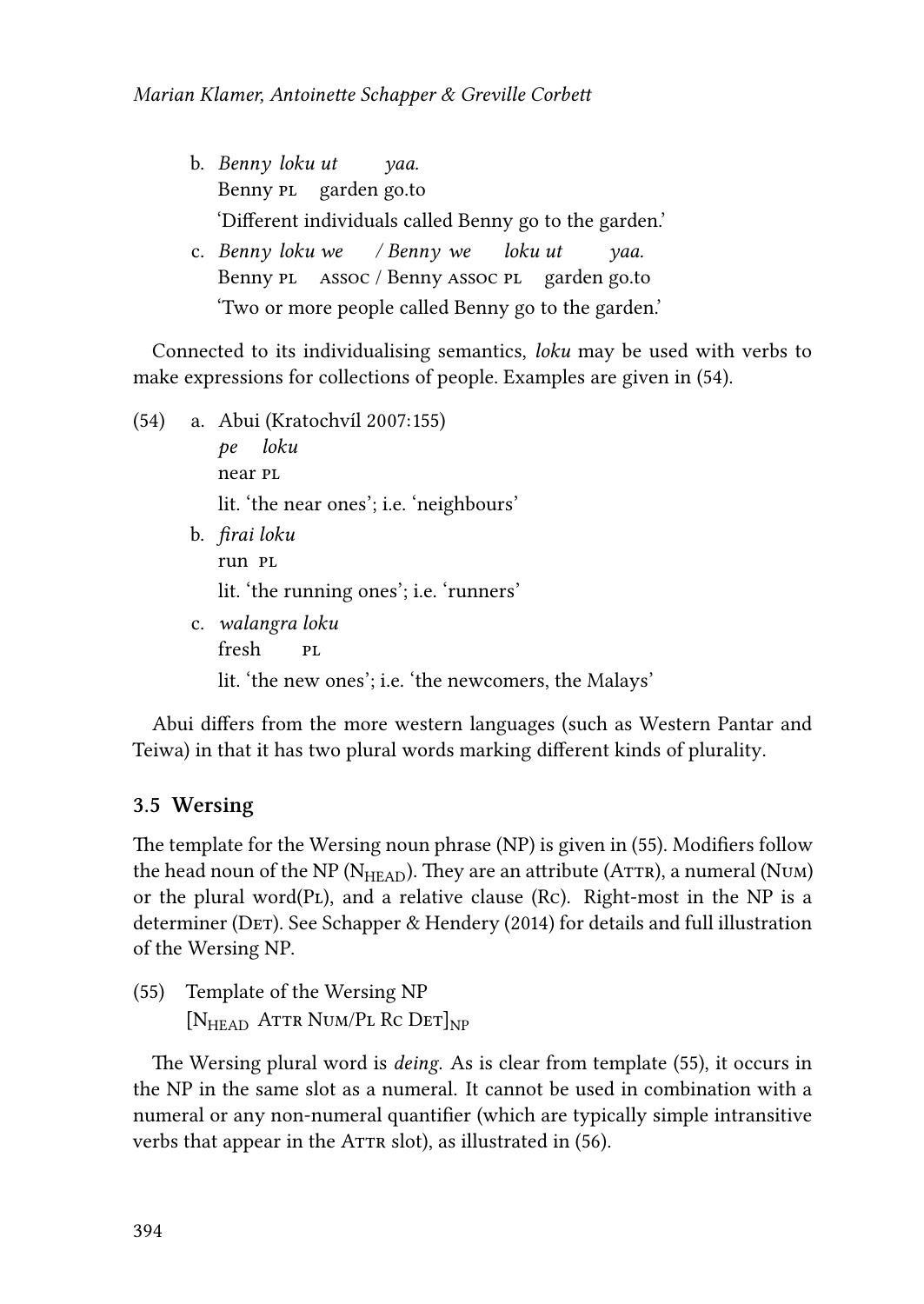- <span id="page-20-0"></span>(56) Wersing (Schapper and Hendery, Wersing corpus)
	- a. *\*aning weting deing* person five pl Intended: 'five people'
	- b. *\*aning bal* person many <mark>PL</mark> *deing* Intended: 'many people'

*Deing* need not occur with an overt noun in the NP, but can stand alone so long as the referent can be retrieved from the discourse context. So, for instance, the head noun *gis* in([57a](#page-20-1)) can be elided, as in the following examples([57b](#page-20-1)-d). What is more, the NP can be reduced to the plural word (57d) where there is neither noun head nor article.

- <span id="page-20-1"></span>(57) Wersing (Schapper and Hendery, Wersing corpus)
	- a. *g-is* 3-content young PL=ART *kebai dein=a* 'their (coconut) young flesh'
	- b. *kebai dein=a* young pl=art 'the young (flesh)'
	- c. *dein=a* pl=art 'the (young flesh)' d. *deing* pl 'the (young flesh)'

Like Kamang and the other eastern Alor languages, and Teiwa on Pantar, Wersing has multiple pronominal paradigms dedicated to denoting particular quantities of referents, for instance, universal quantification ('all') ([58\)](#page-21-0) and group plurality('GROUP') ([59\)](#page-21-1).<sup>10</sup> Such quantificational pronouns also play an important

<sup>10</sup> There are five "quantifying" pronominal paradigms in Wersing: (i) the "alone" paradigm (*I alone (no one else)*, etc.), (ii) the "independent" paradigm (*I on my own without help*, etc.), (iii) the dual paradigm (*we two*, etc.- only in non-singular numbers), (iv) the "all" paradigm (*we all*, etc.- only in non-singular numbers), and (v) the "group" paradigm (*we together in a group*, etc. only in non-singular numbers)([Schapper & Hendery 2014\)](#page-37-4).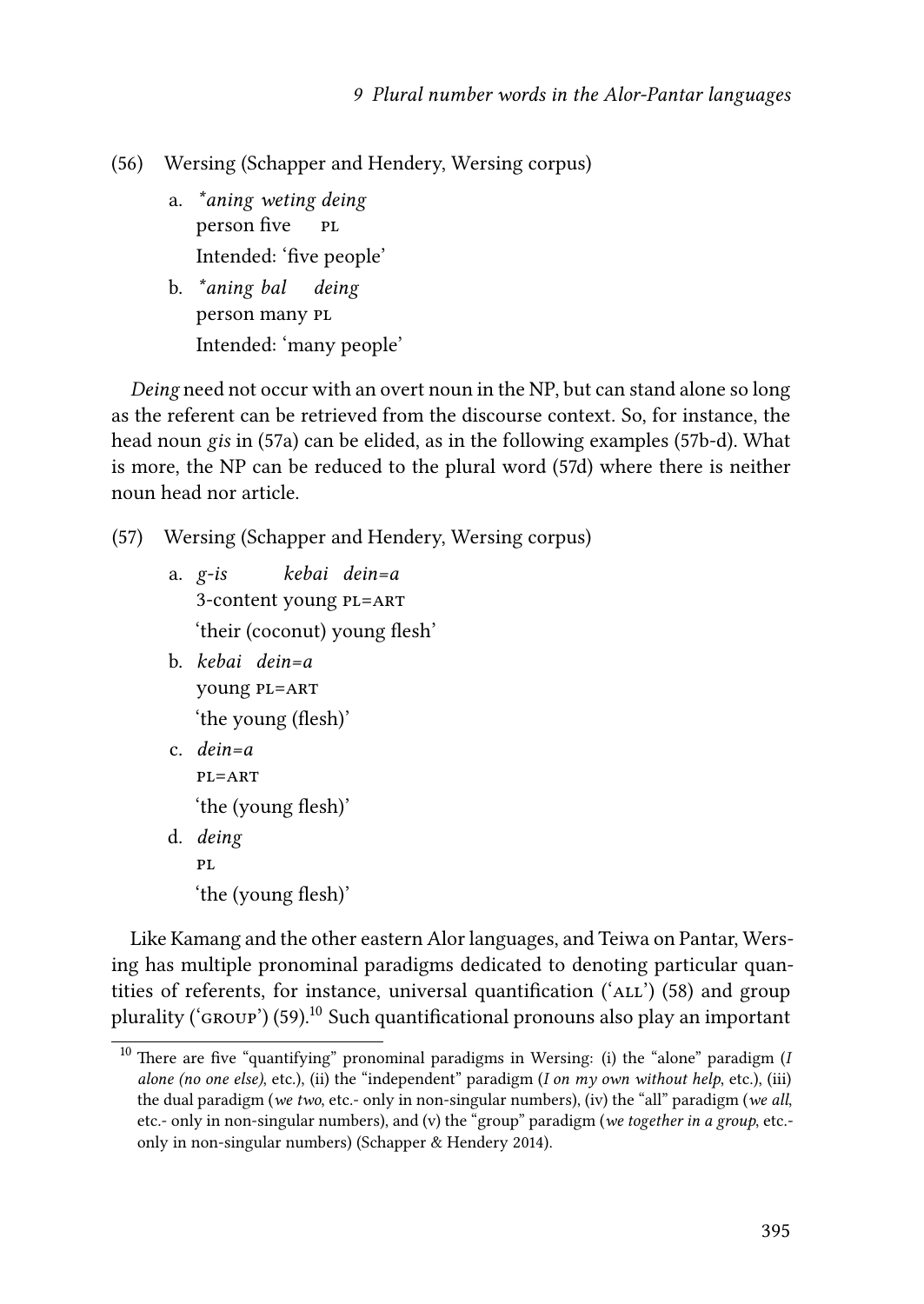role in marking plurality of NP referents in Wersing. In([60](#page-21-2)) we see, for instance, the 3rd person pronoun *genaing* being used to signal the plurality of the referents of the preceding NP.<sup>11</sup>

- <span id="page-21-0"></span>(58) Wersing [\(Schapper & Hendery 2014](#page-37-4):463) *Tanaing* 1pl.incl.all sing emph *dra bo!* 'Let's sing.'
- <span id="page-21-1"></span>(59) Wersing [\(Schapper & Hendery 2014](#page-37-4):479) *Nyawi* 1pl.excl.group 1pl.excl-sit exclam *nyi-mit o!* 'Let's sit together!'
- <span id="page-21-2"></span>(60) Wersing([Schapper & Hendery 2014](#page-37-4):495) *Ge-siriping genaing beteng ge-dai.* 3-root 3.all pull 3-come.up 'All its roots were pulled right up.'

Wersing *deing* can nevertheless mark plurality for non-singular numbers of topic pronouns, as in([61\)](#page-21-3) and([62\)](#page-21-4). In this respect, then, the Wersing plural word is not like a pronoun as in Kamang, but a distinct item which can modify any NP head, nominal or pronominal.

- <span id="page-21-3"></span>(61) Wersing (Schapper and Hendery, Wersing corpus) *Gai dein=a mona min-a.* 3.top pl=art across be.at-real 'They are all over there.'
- <span id="page-21-4"></span>(62) Wersing (Schapper and Hendery, Wersing corpus) *Nyai* 1pl.excl.top pl *deing o-min-a.* here-be.at-real 'We are all here.'

Wersing has a further plural word, *naing*, which marks associative plurality. This form has been observed only marking personal names, as in([63\)](#page-22-0) and [\(64\)](#page-22-1).

<sup>11</sup> A pronoun of this paradigm can also be marked with *-le*, as in: *Aning ge-naingle kamar ming=te nanal te-mekeng* (3.ALL-PL room be.in=conj thing RECP-exchange) 'All of those who are in the room exchange things'. The -*le* suffix does not appear on nouns or any other pronominal series in Wersing; it is likely cognate with the Kamang associative plural marker *-lee* (see § [3.3\)](#page-12-0).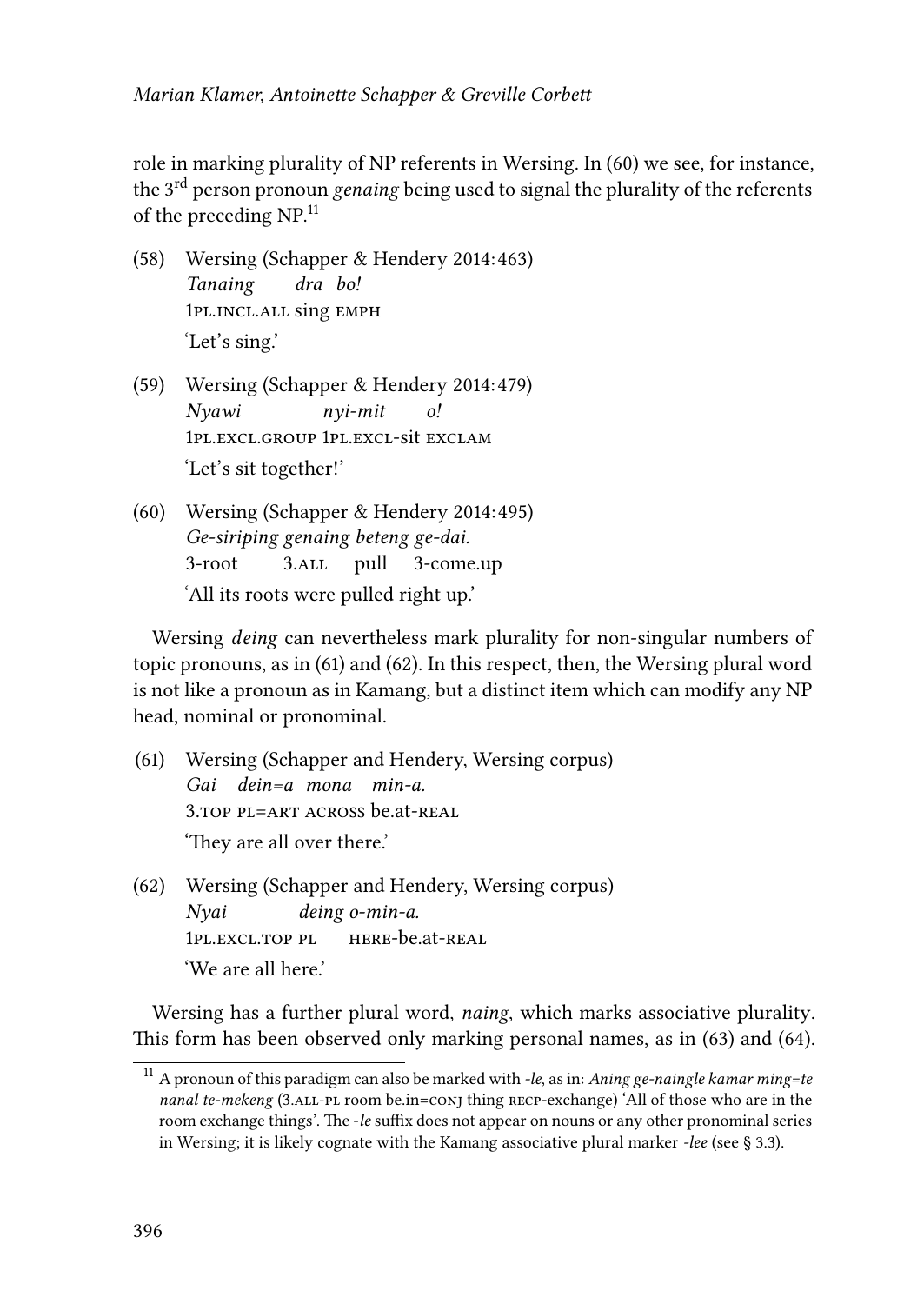As an associative plural word, it doesn't have the ability to stand in for a NP. Like *deing*, *naing* cannot occur with other quantifiers, numeral and non-numeral.

- <span id="page-22-0"></span>(63) Wersing [\(Malikosa nd](#page-36-10)) *Petrus naing g-aumeng ga-pang ge-pai.* Peter assoc 3-fear 3-dead 3-make 'Peter and the others were afraid to die.'
- <span id="page-22-1"></span>(64) Wersing [\(Malikosa nd\)](#page-36-10) *Yesus naing lailol gewai Kapernaum taing.* Jesus assoc walk 3-go Kapernaum reach 'Jesus and the others walked onto Kapernaum.'

#### **3.6 Summary**

Most Alor-Pantar languages have inherited a plural word, but they show much variation in the syntactic properties of this word. Table [2](#page-22-2) presents a summary of the variable syntax discussed in the previous sections.

|                                                                | Teiwa | W Pantar | Kamang Abui |     | Wersing |
|----------------------------------------------------------------|-------|----------|-------------|-----|---------|
| Is plural word part of NP?                                     | yes   | yes      | no          | yes | yes     |
| Can plural word stand<br>alone in NP?                          | no    | no       |             | no  | yes     |
| Can the plural word and<br>non-numeral quantifier<br>co-occur? | yes   | no       | no          | no  | no      |
| Can plural word and<br>numeral co-occur?                       | no    | no       | no          | no  | no      |

<span id="page-22-2"></span>Table 2: Variable syntax of five Alor-Pantar plural words

The table reveals the gradient differences between plural words in Alor-Pantar languages. Kamang stands out from the other four languages for the fact that the plural word is not part of the NP. Of the languages that do have their plural word in the NP, the plural word cannot typically stand alone in the NP, but requires another, nominal, element be present. In Wersing, however, this is only the case for the associative plural word *deing*; its plural number word can form independent NPs. Alor-Pantar plural words are prohibited from co-occurring with quantifiers.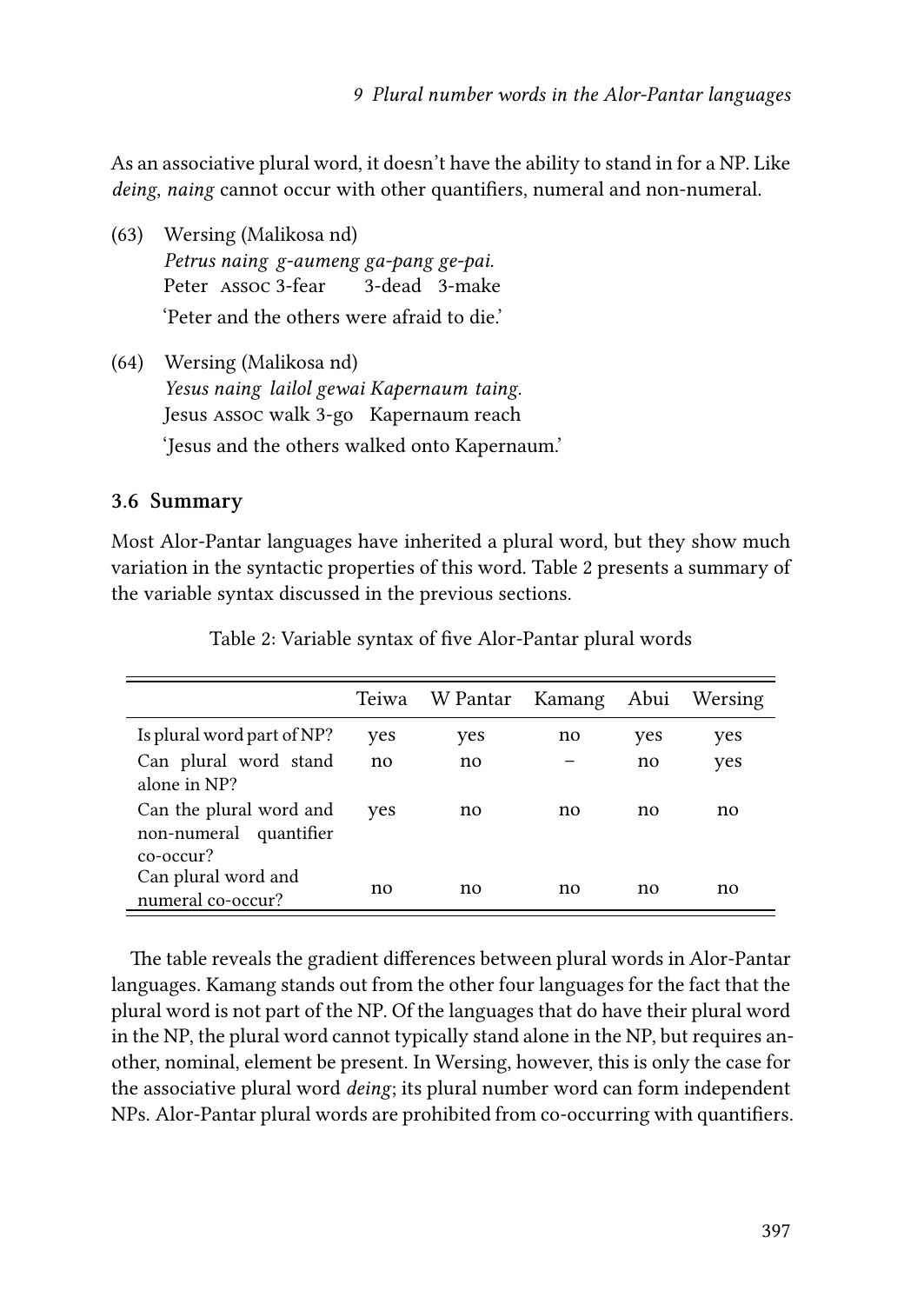No language allows co-occurrence with a numeral quantifier and only Teiwa permits co-occurrence with a non-numeral quantifier.

These different properties mean that in all five languages, plural word(s) constitutes a word class of its own, with only partial overlap with other morphosyntatic classes of words. In Western Pantar, the plural word shares much with adjectival quantifiers and numerical expressions. In Teiwa, the plural word patterns mostly with non-numeral quantifiers. In Kamang and Wersing, plural words pattern similarly to quantificational pronouns in denoting the number of a preceding noun. However, Wersing *deing* behaves much more like a nominal element. Nominal properties are also visible in the Abui word *loku*, particularly in its frequent use with verbs to form expressions for collections of people.

In short, Alor-Pantar plural words are a morpho-syntactically diverse group of items that are seemingly united only by their semantic commonalities. Yet, as we will see in the following sections, even the semantics of plurality reveal more variability than might have been expected.

### <span id="page-23-0"></span>**4 Semantics of plural words in Alor-Pantar**

In all five languages, the plural words code plurality alongside other notions. In this section, we review three additional connotations of the plural word.

#### <span id="page-23-2"></span>**4.1 Completeness**

The Western Pantar plural word *maru(ng)* typically imparts a sense of entirety, completeness, and comprehensiveness, as in [\(65](#page-23-1)):

<span id="page-23-1"></span>(65) *Western Pantar (Holton, Western Pantar corpus) Ping* 1pl.incl 1pl.incl.poss fishpond place *pi mappu maiyang, lokke* fishtrap place *maiyang saiga si,* DEM ART *gai* 3.poss fish pl *keʔe maru si* ART person 3PL.ACT take already *aname ging haggi kanna.* 'We placed our fishponds, placed our fish traps, and then people took all the fish.'

Its sense of comprehensiveness and entirety explains why NPs pluralized with *maru(ng)* can be the subject of the nominal predicate *gaterannang* 'all' expressing universal quantity, as in([66](#page-24-0)), while combinations of *marung* and mid-range quantifiers such as *haweri* 'many' are absent in the Western Pantar corpus. It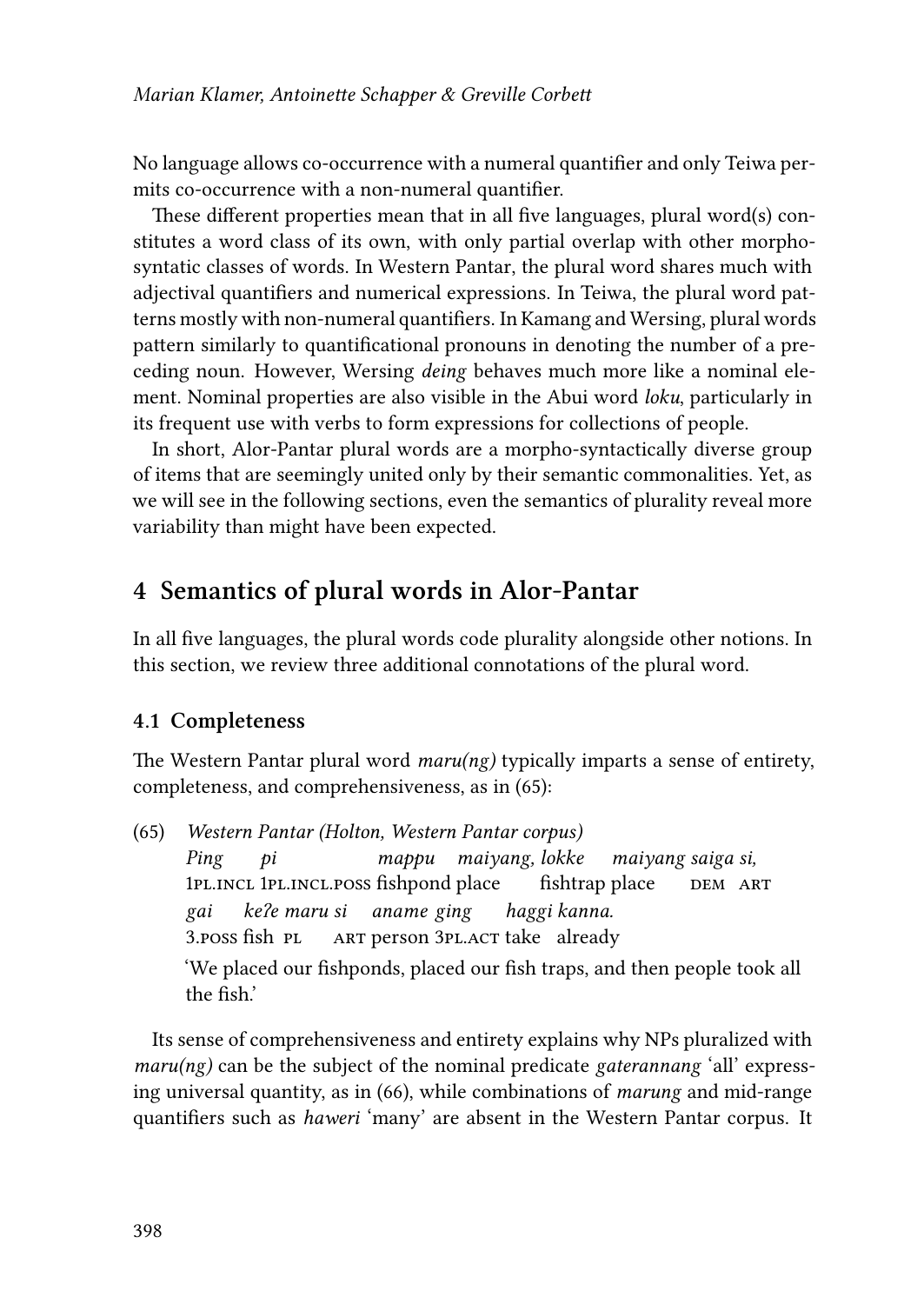also explains why *marung* is not compatible with a numeral predicate, as in [\(67\)](#page-24-1), as these indicate a quantity of a certain number rather than universal quantity.

- <span id="page-24-0"></span>(66) Western Pantar([Holton 2012\)](#page-36-3) [*Aname marung*] *ging gaterannang dia wang pidding.* people PL they all go exist spread 'All the people spread out [to look for them]'([Holton 2012\)](#page-36-3) (Lit. 'All people they were all going spreading …')
- <span id="page-24-1"></span>(67) Western Pantar([Holton 2012](#page-36-3)) *\**[*Aname marung*] *ging kealaku dia wang pidding.* people PL they twenty go exist spread Intended: 'All people they were twenty going spreading…'

Finally, *marung* is used with count nouns, and cannot combine with mass nouns such as *halia* 'water', [\(68](#page-24-2)). In this respect, *marung* contrasts with the plural words in Abui, Wersing, Kamang and Teiwa, which can combine with mass nouns (sections 4.2, 4.3.1).

<span id="page-24-2"></span>(68) Western Pantar (Holton, p.c.) *\*halia marung* water pl Intended: 'several containers of water'; 'multiple waters'

The connotation of comprehensiveness is also found in Abui *loku*. That is, the inclusion of *loku* signals that the whole mass of saliva was subject to the swarming of the birds in([69](#page-24-3)) and that all the available corn had to be stowed away [\(70\)](#page-24-4) in an orderly fashion, so as to use the maximum capacity of the basket.

- <span id="page-24-3"></span>(69) Abui (Kratochvíl, Abui corpus) *… kuya do sila* ... bird DEM much everywhere LEVEL 3.GEN-mother 3.GEN-saliva PL *nahang oro he-ya he-puyung loku do he-afai.* dem 3.gen-swarm 'Those birds were everywhere there, swarming over the saliva of his mother.'
- <span id="page-24-4"></span>(70) Abui (Kratochvíl, fieldnotes) *Fat loku mi ba buot* corn pl take conj back.basket 3.gen-stow *he-rei* 'Stow all the corn in the basket.'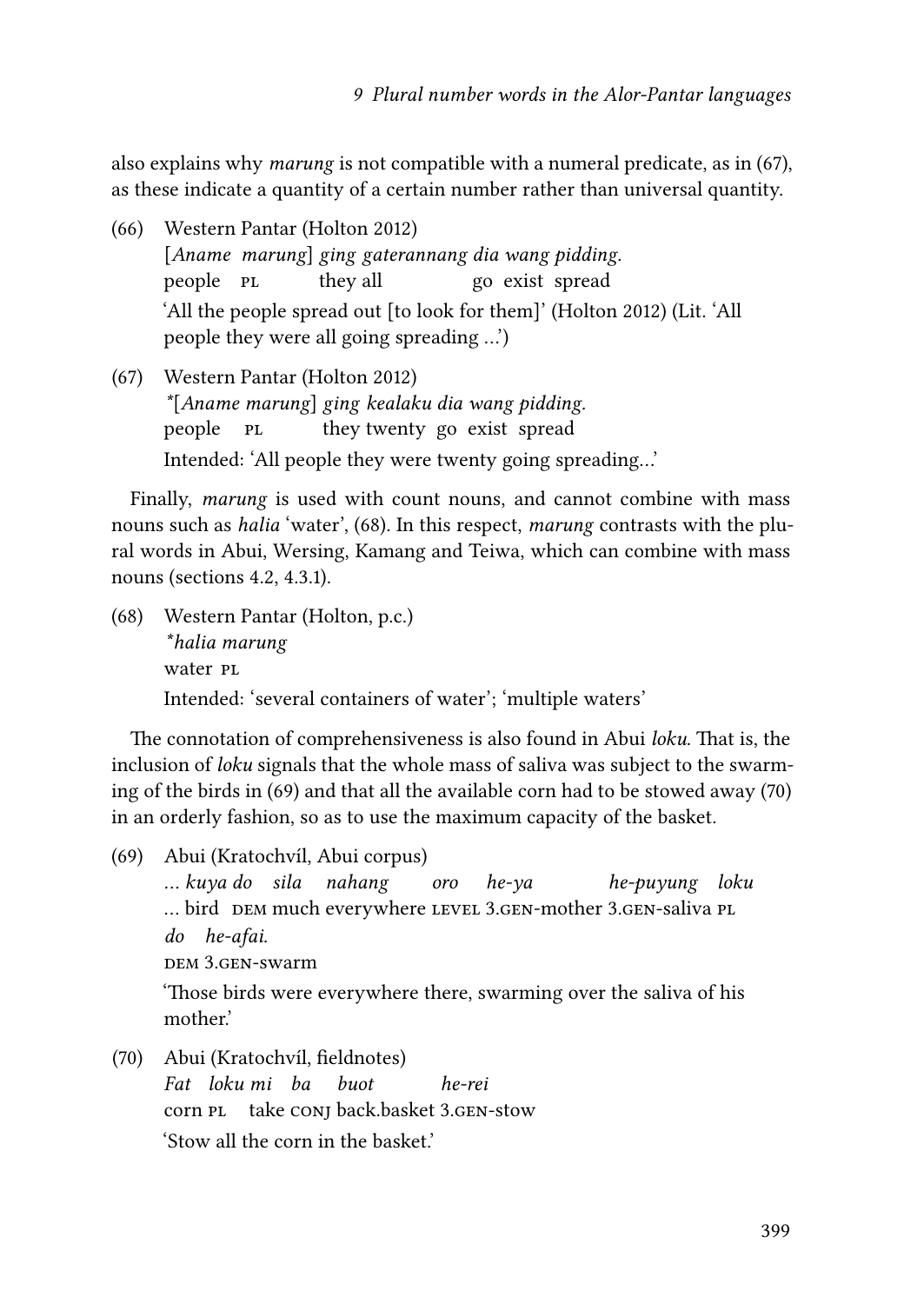The sense of comprehensive quantity expressed by *loku* ('all') is relative to the situation at hand ('all that is there'). As a result, *loku* can occur with the universal quantifier *tafuda* 'all', as in([71\)](#page-25-1).

<span id="page-25-1"></span>(71) Abui (Kratochvíl, Abui corpus) *Ama* [*ne-mea* person 1sg.gen-mango pl *loku*] *tafuda takaf-i* all steal-pfv DEM 1sG.GEN-inside *do n-omi he-ukda* 3.gen-shock 'All my mangos got stolen, it really shocked me.'

In Wersing, the sense of comprehensiveness is found when the plural word is used together with an already plural topic pronoun. For instance, in [\(72](#page-25-2)) the use of *deing* implies that the whole set of those who were expected are present.

<span id="page-25-2"></span>(72) Wersing (Schapper, fieldnotes) *Tai* 1pl.incl.top pl *deing o-min-a.* here-be.at-real 'We are all here'

#### <span id="page-25-0"></span>**4.2 Abundance**

In Teiwa and Wersing, using the plural word can add the sense that the referent occurs in particular abundance.

While the core semantics of Teiwa *non* is plural 'more than one' or 'several', it often has the connotation of 'many, plenty', as in [\(73](#page-25-3)). This is not true for all plural words in AP languages.

<span id="page-25-3"></span>(73) Teiwa (Klamer, Teiwa corpus)

- a. *in* it.thing pl *non* 'plenty of things'
- b. *in* it.thing bamboo PL *bun non* 'plenty of pieces of bamboo'
- c. *wou non* pl mango 'plenty of mangos'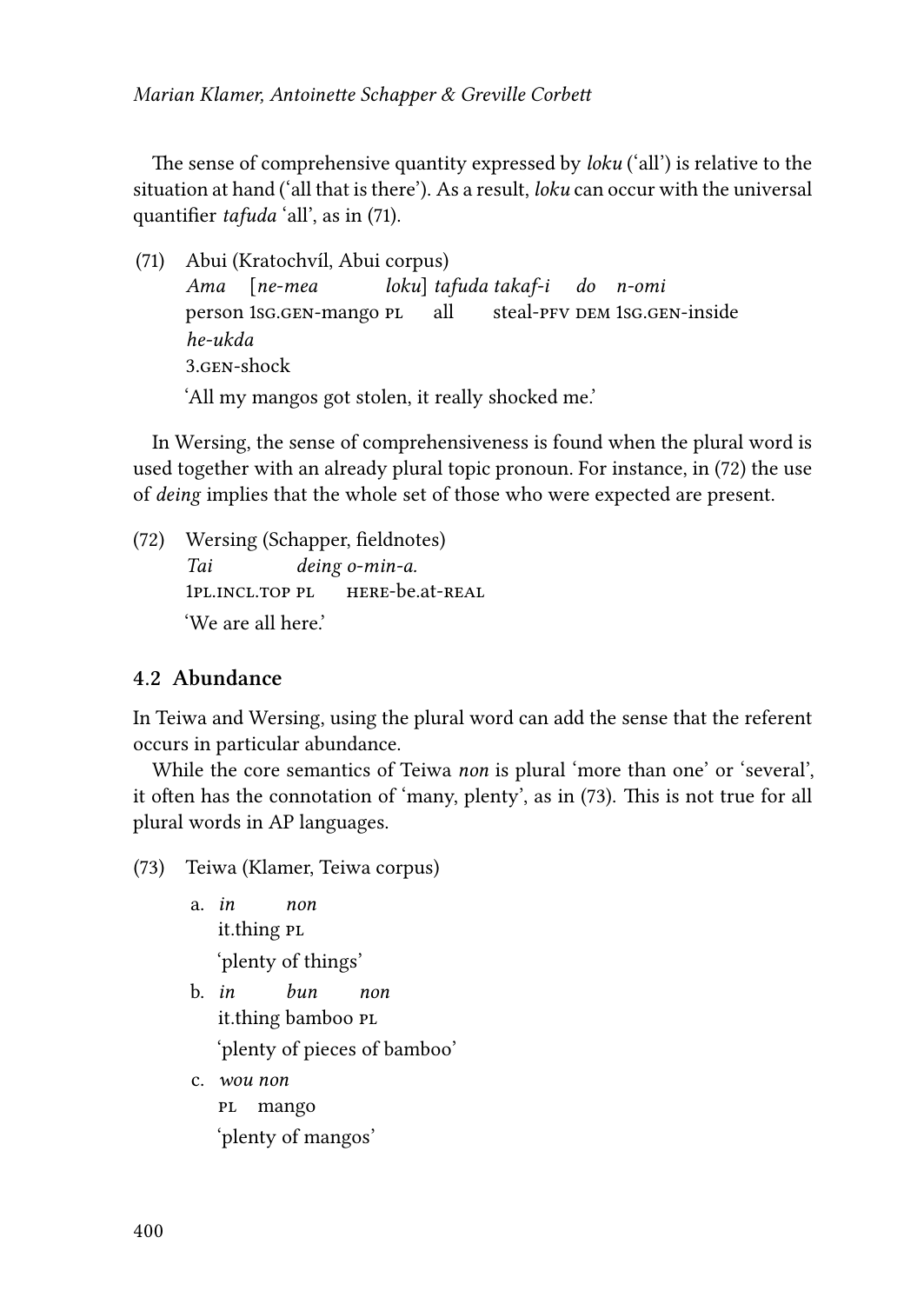Especially when combining with nouns referring to utensils or consumables, the plurality of *non* often has the connotation 'plenty'. A similar reading is imposed when *non* combines with small objects such as flowers or insects. As these come in sets of conventionally large numbers, the use of *non* implies that their set is larger than expected. For instance, *haliwai non* in([74](#page-26-0)) refers to black ants as crawling into the sarong in unexpected numbers.

Teiwa (Klamer, Teiwa corpus)

<span id="page-26-0"></span>(74) *…a mis-an haliwai non daa* 3sG sit-real black.ant PL ascend cloth inside come crawl DIST SIM *nuan gom ma yiri u si,…* '…(while) he sat (unexpectedly many) black ants came crawling into his sarong,…'

There are other specific readings that *non* may get, varying according to the type of nominal referent and the pragmatics of the situation. For example, when *non* combines with objects such as seeds, chairs, or rocks, it may imply that they occur in a set that has an unusual configuration which is more disorderly than the conventional one, such as when seeds are spilled across the floor rather than in a bag or a pile, or when chairs are scattered around the room instead of organized around a table. Finally, *non* may also code that the set is non-homogeneous, e.g., *war non* may refer to 'several rocks', but also to 'rocks of various kinds and sizes'.

Wersing also reflects this sense, when referring to inanimates, especially where they have little individuation. In [\(75\)](#page-26-1) the use of *deing* to modify *wor* 'rock' and *inipak* 'sand' suggests that an abundance of these items are swept up by the wind. Without the plural word, there would be no indication of the amount of rock and sand moved by the wind.

<span id="page-26-1"></span>(75) Wersing (Schapper, fieldnotes)

*Tumur* east.wind wind 3.a 3-stand=conj rock or *lapong gai ge-tati=sa, wor anta inipak lang=mi* sand beach=LOC PL=ART *dein=a ge-poing ge-dai medi aruku* 3-hit 3-go.up take dry.land appl-3-lie *le-ge-ti.*

'When the east wind blows, a mass of rocks and sand from the beach is lifted up and deposited on dry land (beyond the beach).'

Such senses of abundance have not been observed with the plural word in Western Pantar or Kamang.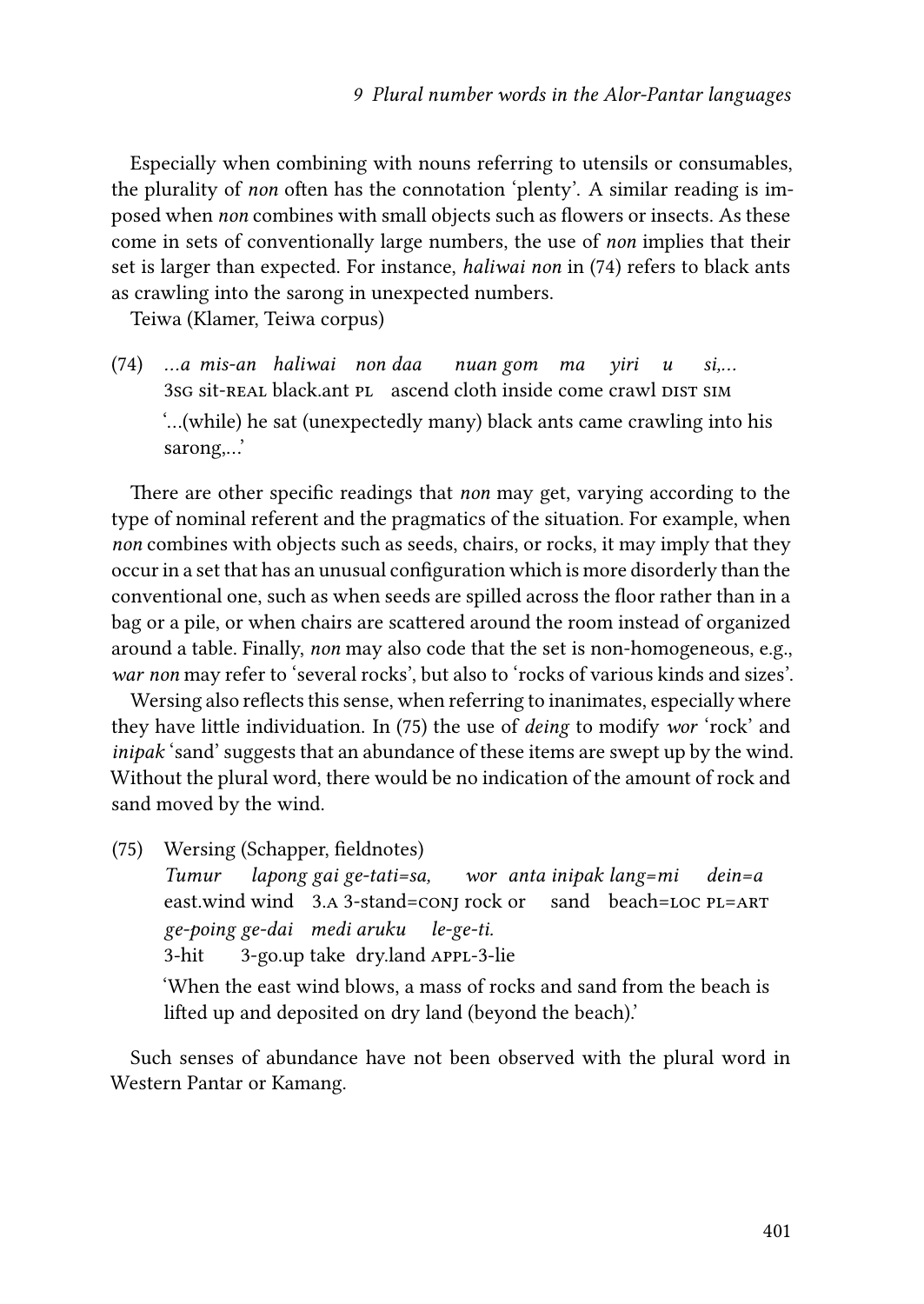#### **4.3 Individuation**

The use of a plural word often imposes an individuated reading of a referent, that is, that the referent is not an undifferentiated mass but rather is composed of an internally cohesive set of individuals of the same type. For instance, consider the contrast between the *we* and the *loku* plural in Abui in [\(76a](#page-27-0)-b), repeated from example([53\)](#page-18-3) in § [3.4](#page-16-0). The associative plural *we* gives a reading of a closely-knit group of individuals centred on one prominent individual, Benny. By contrast, the *loku* plural, when it is used in the same context, imposes a referentially heterogeneous or individualized reading whereby multiple distinct people of the same name are being referred to. This difference is also characteristic of the Wersing plural words *deing* 'pl' and *naing* 'assoc'.

<span id="page-27-0"></span>(76) Abui (Schapper, fieldnotes)

| a. Benny we ut                               |  | vaa. |  |  |
|----------------------------------------------|--|------|--|--|
| Benny Assoc garden go.to                     |  |      |  |  |
| 'Benny and his associates go to the garden.' |  |      |  |  |
| b. Benny loku ut<br>Benny PL garden go.to    |  | vaa. |  |  |

'Different individuals called Benny go to the garden.'

There are two contexts in which we find a particular tendency of plural words in AP to impose individualized readings on the nouns they modify. These are discussed in the following subsections.

#### **4.4 Individuation of mass to count**

While they are typically used with count nouns, plural words may combine with mass nouns, provided these are recategorized. Combining a plural word with a mass noun indicates that it is interpreted as a count noun. For instance, Teiwa *yir* 'water' is interpreted as a mass in [\(77](#page-28-0)a), but gets an individuated reading in [\(77b](#page-28-0)) when it combines with *non*. In Kamang([78a](#page-28-1)) the noun *ili* 'water' combined with *nung* is individuated just like when it combines with the numeral *nok* 'one'  $(78b).^{12}$  $(78b).^{12}$ 

<sup>12</sup> As we saw in § [4.1](#page-23-2), Western Pantar *maru(ng)* does not have this individuating function due to the sense of comprehensiveness and completeness of the word.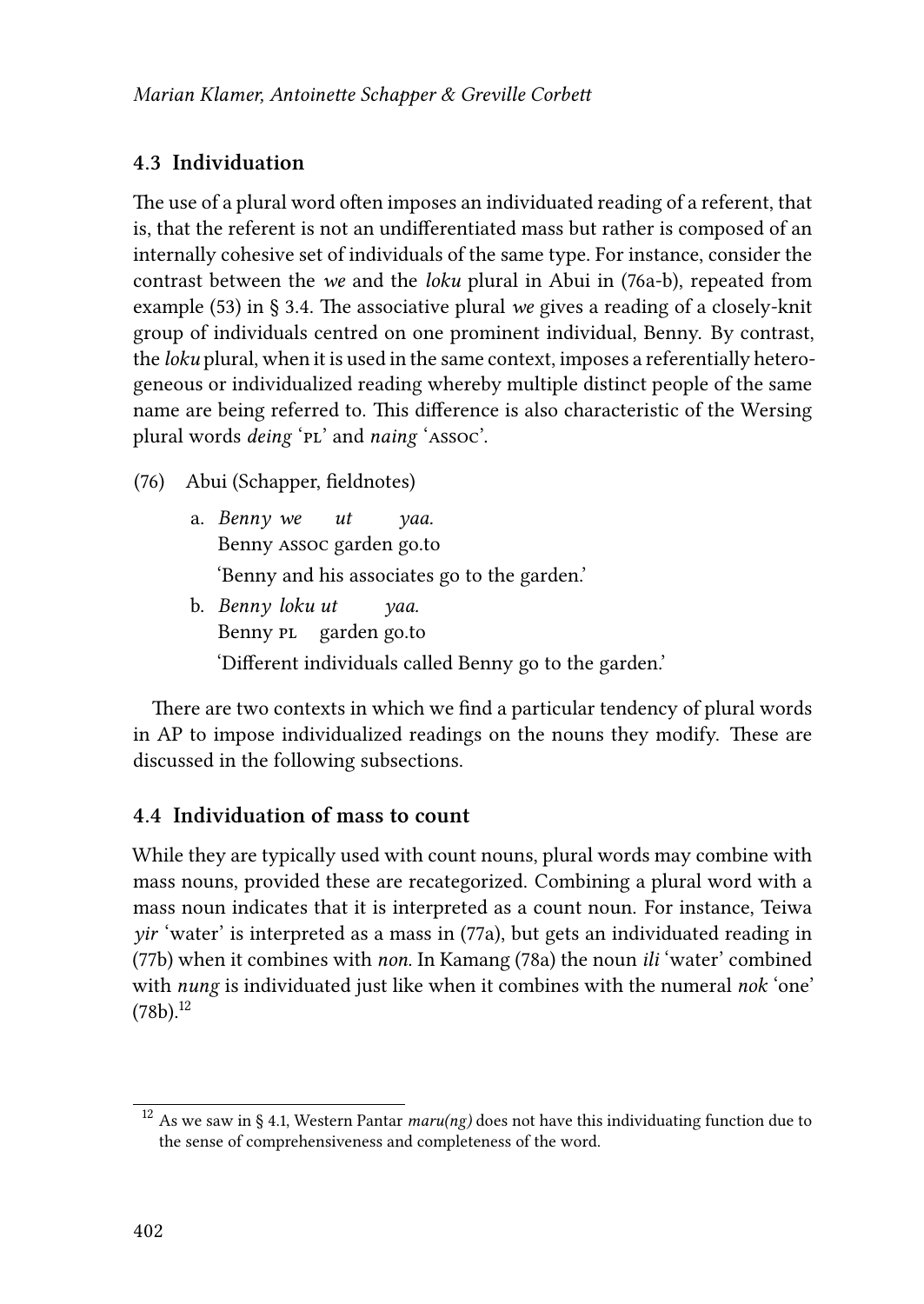- <span id="page-28-0"></span>(77) Teiwa (Klamer, Teiwa corpus)
	- a. *Na yir* 1sg water obl glass fill *ma gelas miaʔ.* 'I fill the glass with water.'
	- b. *Na yir* 1sg water pl obl drum fill *non ma drom miaʔ.* 'I fill the drum with several containers of water.'
- <span id="page-28-1"></span>(78) Kamang [\(Schapper & Klamer 2011](#page-37-0))
	- a. *ili* water pl *nung* '{multiple individual} waters'
	- b. *ili* water one *nok* 'a water'

The plural words in Abui and Wersing also occur together with mass nouns with readings of abundance, as discussed already in § [4.2](#page-25-0). Western Pantar *marung* cannot combine with mass nouns.

#### **4.5 Clan or place name to members**

When Abui *loku* is combined with the name of a clan or a place name, the expression refers to the members belonging to that clan [\(79](#page-28-2)) or issuing from that place [\(80\)](#page-28-3), a use that can be extended to the question word *te* 'where'([81\)](#page-28-4).

- <span id="page-28-2"></span>(79) Abui [\(Kratochvíl 2007:](#page-36-8)165) *Afui Ata loku* clan.name pl 'people of the Afui Ata clan'
- <span id="page-28-4"></span><span id="page-28-3"></span>(80) Abui([Kratochvíl 2007:](#page-36-8)166) *Kafola loku* Kabola <mark>p</mark>l 'people from Kabola'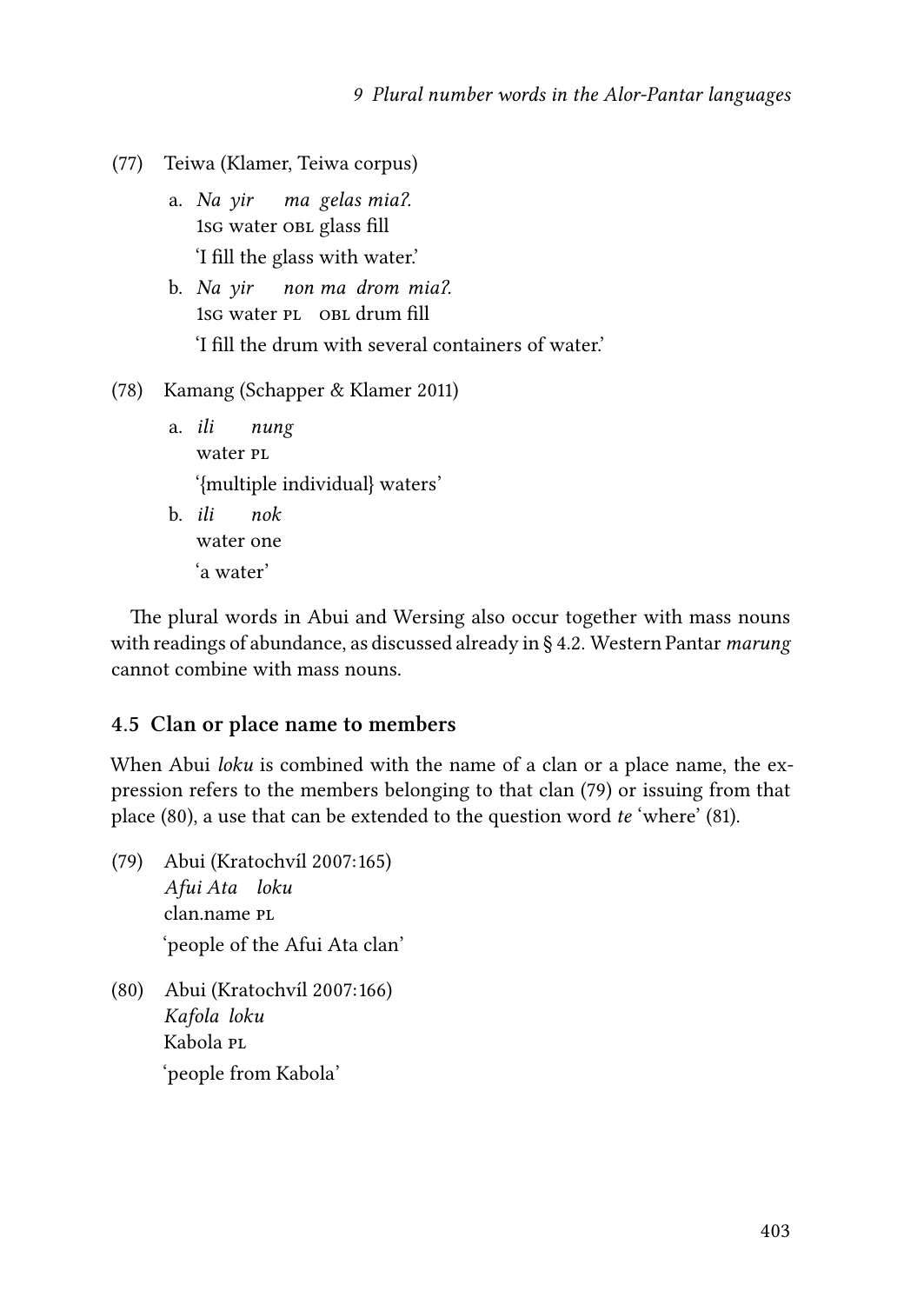(81) Abui (Kratochvil, fieldnotes) *Edo* 2sg.foc where pl *te loku, naana?* older.sibling 'Where are you from, bro?'

A similar use is attested for Teiwa *non* when it is used to make an ethnonym from a clan name([82](#page-29-0)). However, Teiwa *non* cannot combine with place names.

<span id="page-29-0"></span>(82) Teiwa (Klamer, Teiwa corpus) *Teiwa* clan.name pl that.knwn where obl go *non gaʔan itaʔa ma gi?* 'Where did that group of Teiwa [people] go to?'

This function of the plural word is not known to occur in Western Pantar, Kamang or Wersing. In Kamang this kind of plurality is encoded by the combination of a place name with a group plural pronoun, as in([83](#page-29-1)).

<span id="page-29-1"></span>(83) Kamang (Schapper, fieldnotes) *Ga* 3.AGT 3.LOC-think-IPFV=LNK 3.ALONE Takailubui 3.GRP war-PURP=SPEC *wo-suk-si=bo gafaa Takailubui geifu mauu-h=a,…* 'They think that if they alone make war against the people of Takailubui,…'

#### **4.6 Partitive**

Plural words also occur in contexts of partitive plural reference. This means that the plural can be used to pick out a part or group of referents from a larger set.

The Kamang plural word *nung* can be used for partitive plural reference, often with contrast between different subsets of referents. For instance, in([84](#page-29-2)) *nung* is used twice to divide the set of citruses into the multitude that are sweet and the multitude that are sour. Similarly, in([86\)](#page-30-0) *nung* is used twice to contrast the sub-set of people who went to Molpui with the sub-set that went to the nearby village.

<span id="page-29-2"></span>(84) Kamang([Stokhof 1982:](#page-37-3)40) *Muut=ak nung iduka, ah=a* citrus=pl pl sweet CNCT=SPEC PL *nung alesei.* sour 'Some of these citrus fruits, others are sour.'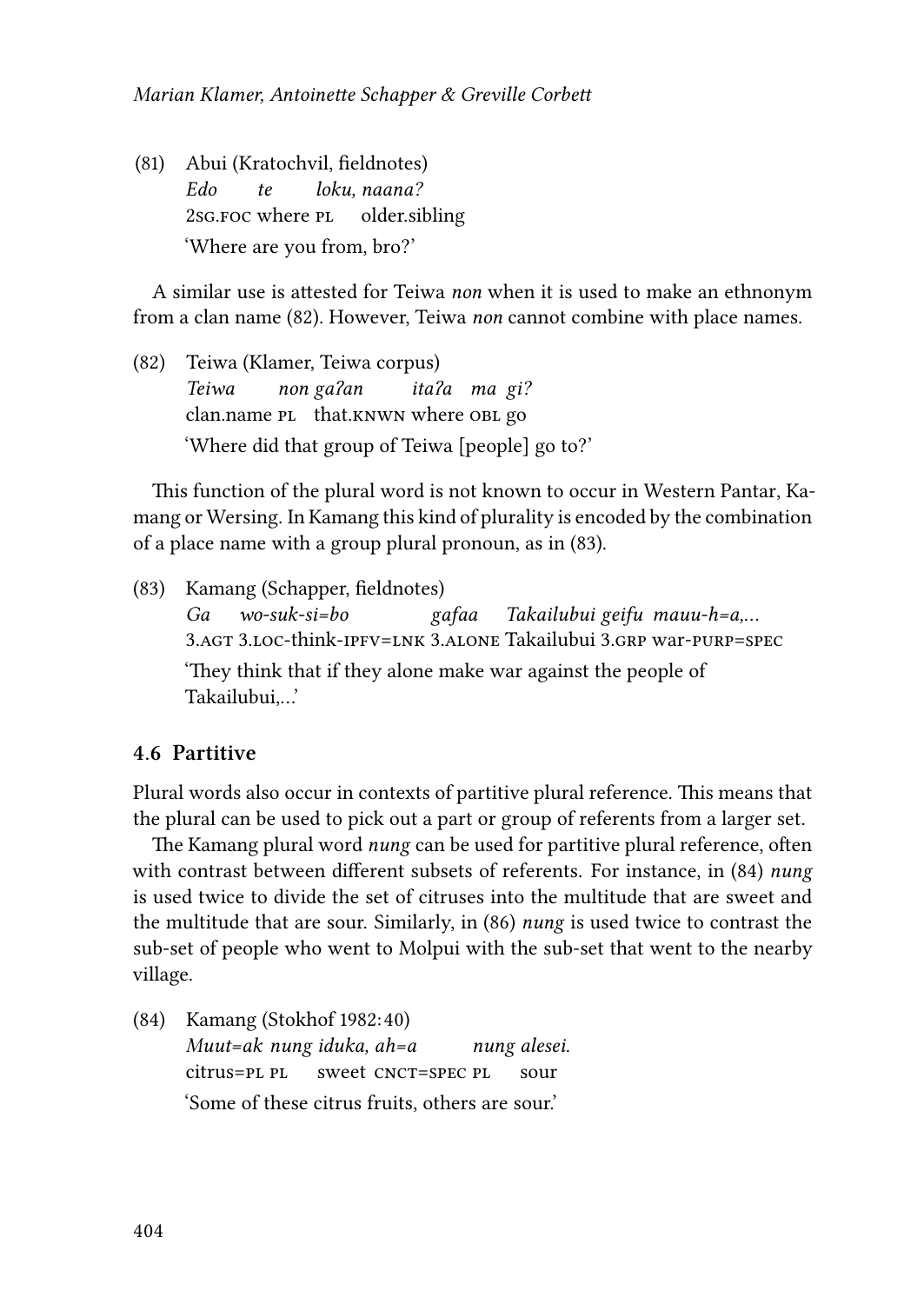(85) Kamang [\(Stokhof 1978:](#page-37-2)57)

*Nung gera*  $p_{\text{L}}$ 3.contr 3.gen-return take M. *ye-iyaa ai Molpui wo-oi* 3.LOC-to 3.GEN-go.up PL *ye-te, nung gera* 3.contr straight 3.gen-return take village 3.loc-towards *yeeisol ye-iyaa ai mane wo-oi ye-wete.* 3.gen-go.up.across

'Some of them went home going up to Molpui, others went straight home going up across to the village.'

The Wersing plural word can be used also in partitive plural reference, but does not typically make explicit contrasts between subsets using the plural word over multiple NPs. For instance, in [\(87](#page-30-1)) *deing* refers to a subset of candle nuts that have not yet been crushed, the other set is not explicitly mentioned but must simply be inferred from the discourse context. In [\(88](#page-31-0)), the other member of the whole (namely the speaker himself) is singular and so is not marked with the plural word, but he is contrasted with the set of others who are teaching other languages. This second plural set is accordingly marked with *deing*.

- <span id="page-30-0"></span>(86) Wersing (Schapper, fieldnotes) *Deing de*  $PI.$ ipfv neg *naung.* 'Some are still not done.'
- <span id="page-30-1"></span>(87) Wersing (Schapper, fieldnotes)

*Naida* 1PL.EXCL.TOP Abui 3-language use 3-teach *Abui ge-lomu ong ge-tenara, pang=sa* dem=conj 1pl.incl-friend *te-nong aumang dein=a Pantara ge-lomu* other pl=art Pantar 3-language use 3-teach and Sawila 3-language *ong ge-tenara war Sawila ge-lomu.*

'I will teach them Abui and other friends of ours will teach them Pantar and Sawila.'

Such a contrastive use of the plural word has not been attested in Western Pantar and Abui, but may be a sense present in Teiwa *non*, see([22\)](#page-9-1) and [\(23\)](#page-9-2) (§ [3.2\)](#page-8-0).

#### **4.7 Vocative**

A term of address, relation or kin can be also marked with a plural to express a plural vocative. Western Pantar *marung* has a vocative use in [\(89](#page-31-1)). Teiwa *non*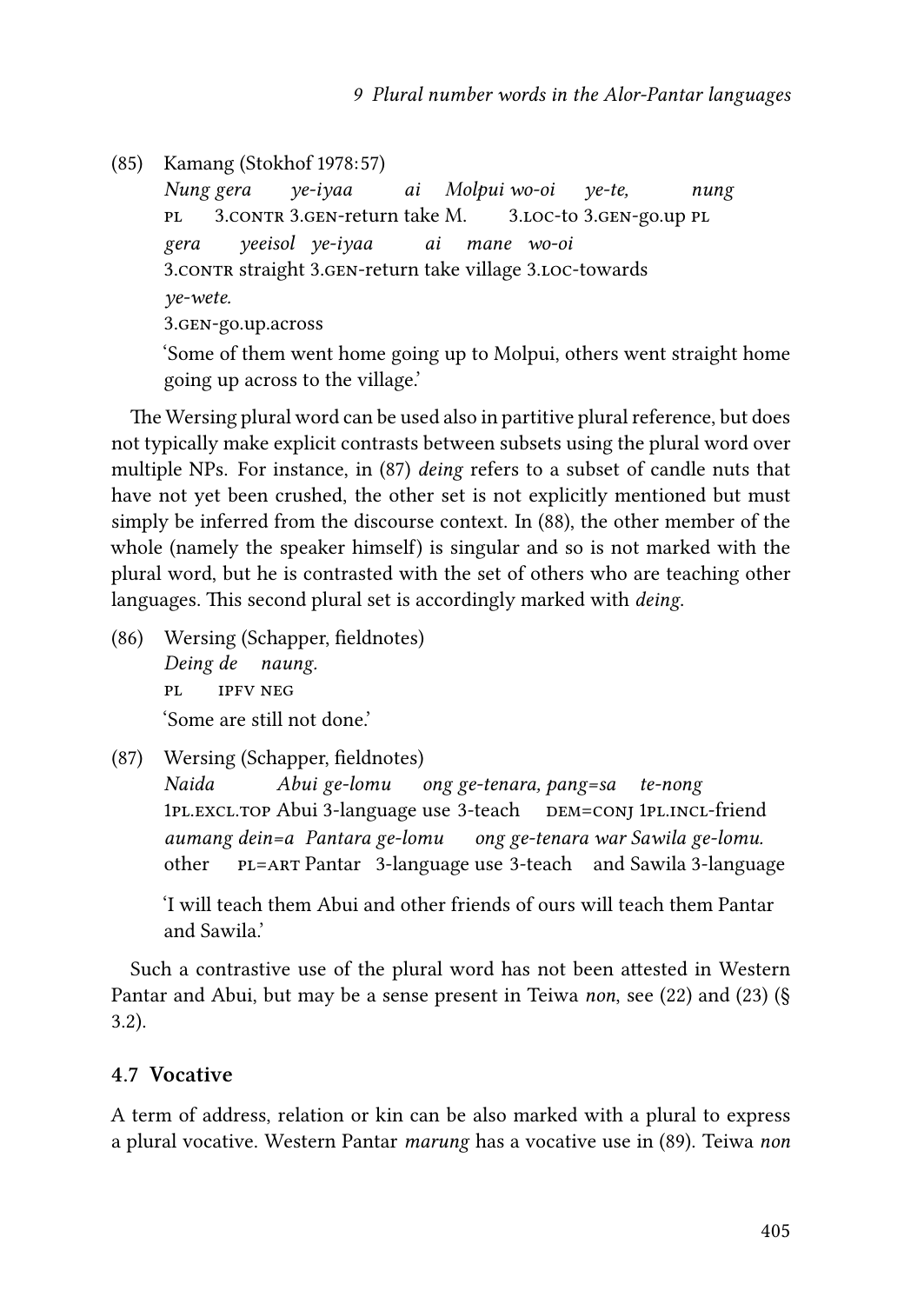can be used in vocatives with kin terms, for instance, when starting a speech([90](#page-31-2)) or in a hortative [\(91\)](#page-31-3).

- <span id="page-31-0"></span>(88) Western Pantar (Holton, Western Pantar corpus) *Wenang marung hing yadda mising, nang na-tiʔang.* Mr  $\overline{P}L$  $\overline{P}L$ NOT.YET <mark>sit</mark> I 1sg-sleep 'You all keep sitting, I'm going to sleep.'
- <span id="page-31-1"></span>(89) Teiwa (Klamer, Teiwa corpus) *Na-rat qai* 1sG.poss-grandchild PL EXCL *non oh!* 'Oh my grandchildren!'
- <span id="page-31-2"></span>(90) Teiwa (Klamer, Teiwa corpus) *Na-gas qai* 1sG-female.younger.sibling PL get.up 1PL.INCL go eat *non, tup pi gi ina.* 'My (female) friends, let's get up to eat.'

Abui *loku* also can be present in vocative contexts with relational nouns [\(91](#page-31-3)) or kin terms [\(92\)](#page-31-4).

- <span id="page-31-3"></span>(91) Abui (Schapper, fieldnotes) *Ne-feela* 1sg.gen-friend pl *loku, yaa fat ho-aneek.* go corn 3.loc-weed 'My friends, go weed the corn.'
- <span id="page-31-4"></span>(92) Abui (Schapper, fieldnotes) *Ne-fing* 1sg.gen-elder.sibling PL *loku, me!* come 'My siblings, come on already.'

There is no reason to expect that plural words should not be usable in vocatives. Yet, the plural word is not found in Kamang or Wersing vocatives. In Kamang, there are a range of special vocatives for calling (a) child(ren) or (b) friend(s). A Kamang vocative suffix, when used, means that a noun cannot be further modified, for instance, with the plural word.

#### **4.8 Summary**

Plural words code more than plurality; they have additional connotations and usages which vary across the languages as summarized in Table [3.](#page-32-1)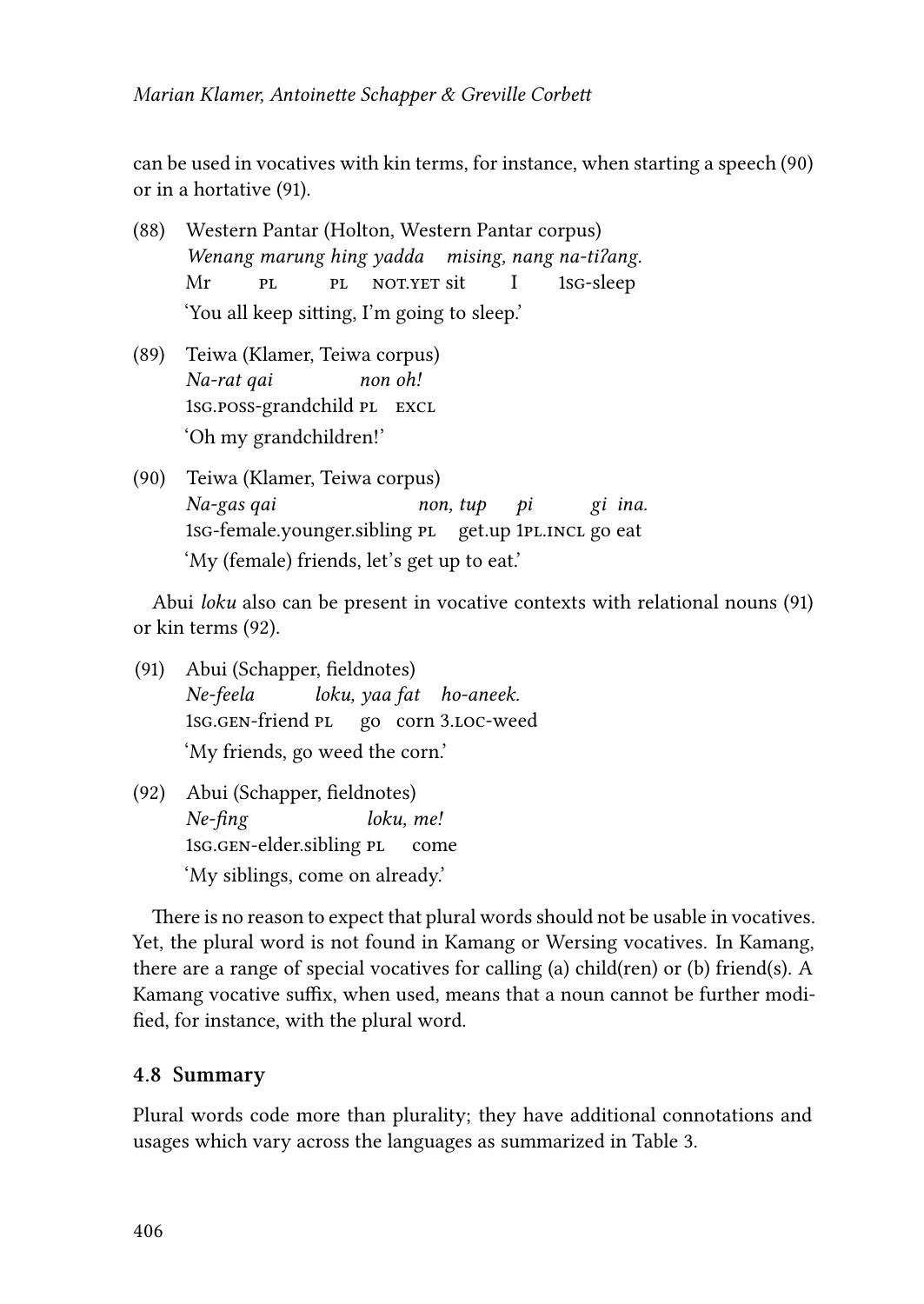|                | Teiwa | Abui | Wersing        | W Pantar | Kamang |
|----------------|-------|------|----------------|----------|--------|
| Completeness   | no    | yes  | yes †          | yes      | no     |
| Vocative       | yes   | yes  | no             | yes      | no     |
| Individuation: | yes   | yes  | no             | no       | yes    |
| mass > count   |       |      |                |          |        |
| Individuation: | yes   | yes  | no             | no       | no     |
| name >members  |       |      |                |          |        |
| Abundance      | yes   | no   | yes $\ddagger$ | no       | no     |
| Partitive      | no    | no   | yes            | no       | yes    |

<span id="page-32-1"></span>Table 3: Semantics of Alor-Pantar plural words

† On topic pronouns only. ‡With inanimates only.

# <span id="page-32-0"></span>**5 Typological perspectives on plural words in AP languages**

We saw in § [1](#page-0-0) that a good deal of what was known of the typology of plural words is due to Matthew Dryer's work, in particular [Dryer \(1989](#page-35-0), [2011](#page-36-12)) and to a lesser extent [Dryer \(2007\).](#page-36-0) [Dryer \(2011\)](#page-36-12) documents the use of plural words in the coding of nominal plurality. In doing so, Dryer wanted to prove the existence of a phenomenon that was not generally recognized, and his definitions reflect that. As mentioned in § [1](#page-0-0), for Dryer, to be a plural word an item must be the prime indicator of plurality, and in the pure case they have this as their unique function. Based on this constrained characterization, Dryer shows that plural words nevertheless show considerable diversity.

First, while being by definition non-affixal, they vary according to their degree of phonological independence. Second, they show great variety in the word class to which they belong; they may be integrated (to a greater or lesser degree) into another class, or form a unique class. The examples from the Alor-Pantar languages show vividly the variety of plural words in this regard: in all of them, plural words form a unique class on their own, which is however integrated into another class - but which class is variable across the languages. For instance, in Teiwa, the plural word is part of the noun phrase and behaves largely like a nominal quantifier, while in Kamang, rather than actually being part of the noun phrase, the plural word distributes as a noun phrase itself.

Third, plural words may have different values. In this respect they are per-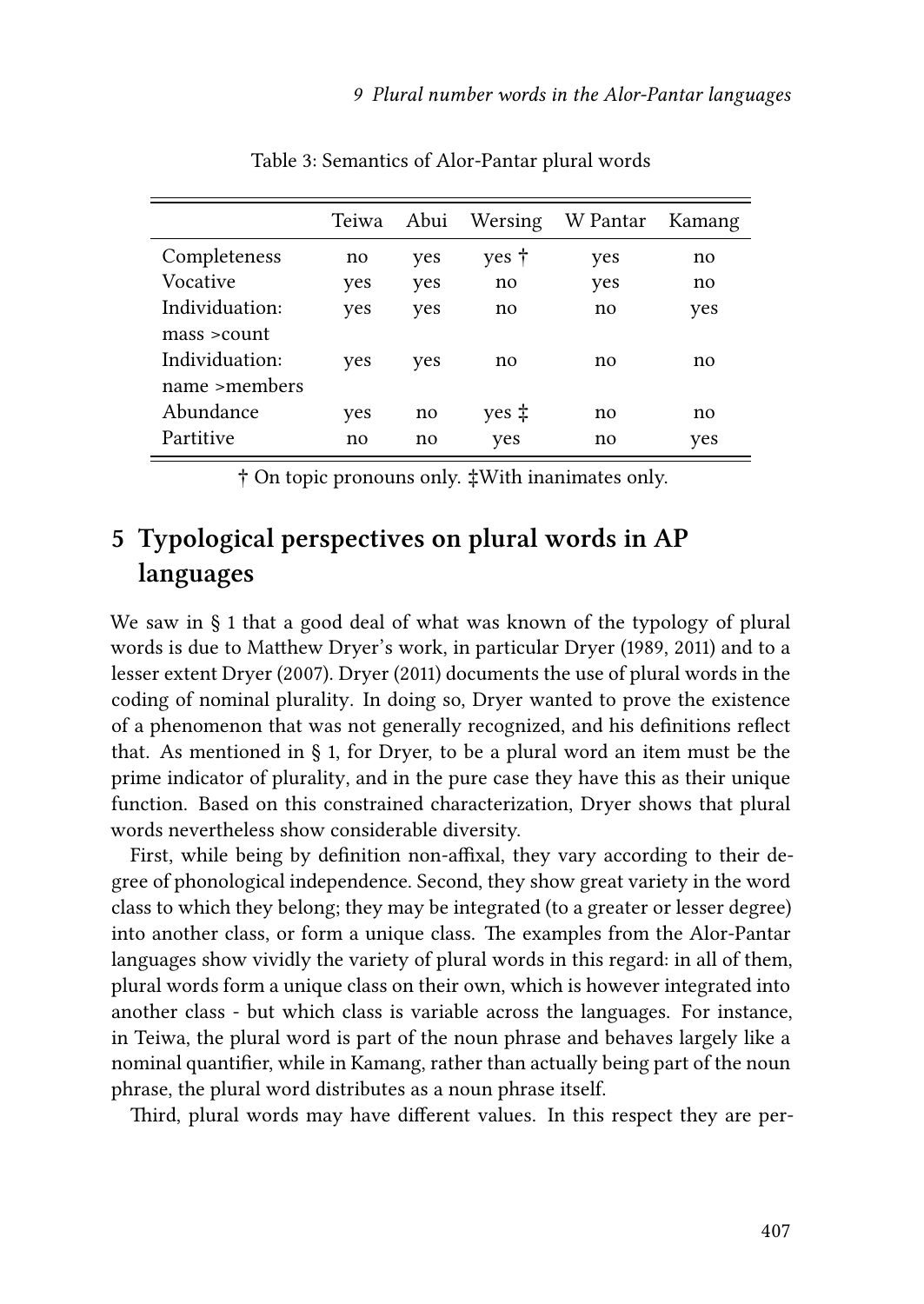haps poorly named. Dryer (1989: 869) suggests that "grammatical number words" would be a better term, since he gives instances of singular words and dual words. This is an area where Alor-Pantar languages indicate how the typology can be taken forward. When we look at the full range of "ordinary" number values, those associated with affixal morphology, we distinguish 'determinate' and 'indeterminate' number values([Corbett 2000](#page-35-2): 39-41). Determinate number values are those where only one form is appropriate, given the speaker's knowledge of the real world. If a language has an obligatory dual, for instance, this would be a determinate number value since to refer to two distinct entities this would be the required choice. However, values such as paucal or greater plural are not like this; there is an additional element to the choice. We find this same distinction in the Alor-Pantar number words: for instance, Teiwa *non* signals not just plurality but has the connotation of abundance (like the greater plural).

Fourth, a key part of the typology of number systems is the items to which the values can apply. Two systems may be alike in their values (say both have singular and plural) but may differ dramatically in that in one language almost all nominals have singular and plural available, while in the other plurality may be restricted to a small (top) segment of the Animacy Hierarchy. The data from Alor-Pantar languages are important in showing how this type of differentiation applies also with number words. With affixal number, we find instances of recategorization; these are found particularly where a mass noun is recategorized as a count noun, and then has singular and plural available. We see this equally in Alor-Pantar languages such as Kamang where *nung* is used with *ili* 'water', when recategorized as a count noun.

Furthermore, number words are not restricted to appearing with nouns. In Abui, plural *loku* can occur with a third person pronoun; *hel* is the third singular pronoun, which can be pluralized by *loku*. While this is of great interest, other languages go further. A fine example is Miskitu, a Misumalpan language of Nicaragua and Honduras. Number is marked by number words([Green ms.](#page-36-13) Andrew Koontz-Garboden, p.c.), singular (*kum*) and plural (*nani*). Pronouns take the plural word, rather like nouns:

- (93) Miskitu [\(Green ms.](#page-36-13) Andrew Koontz-Garboden, p.c.) *Yang nani kauhw-ri.*
	- 1  $PI.$ fall-1.pst.indf

'We (exclusive) fell.'

This example, like all those cited above from Alor-Pantar languages, helps to extend the typology of number words; as we gather a fuller picture, the typology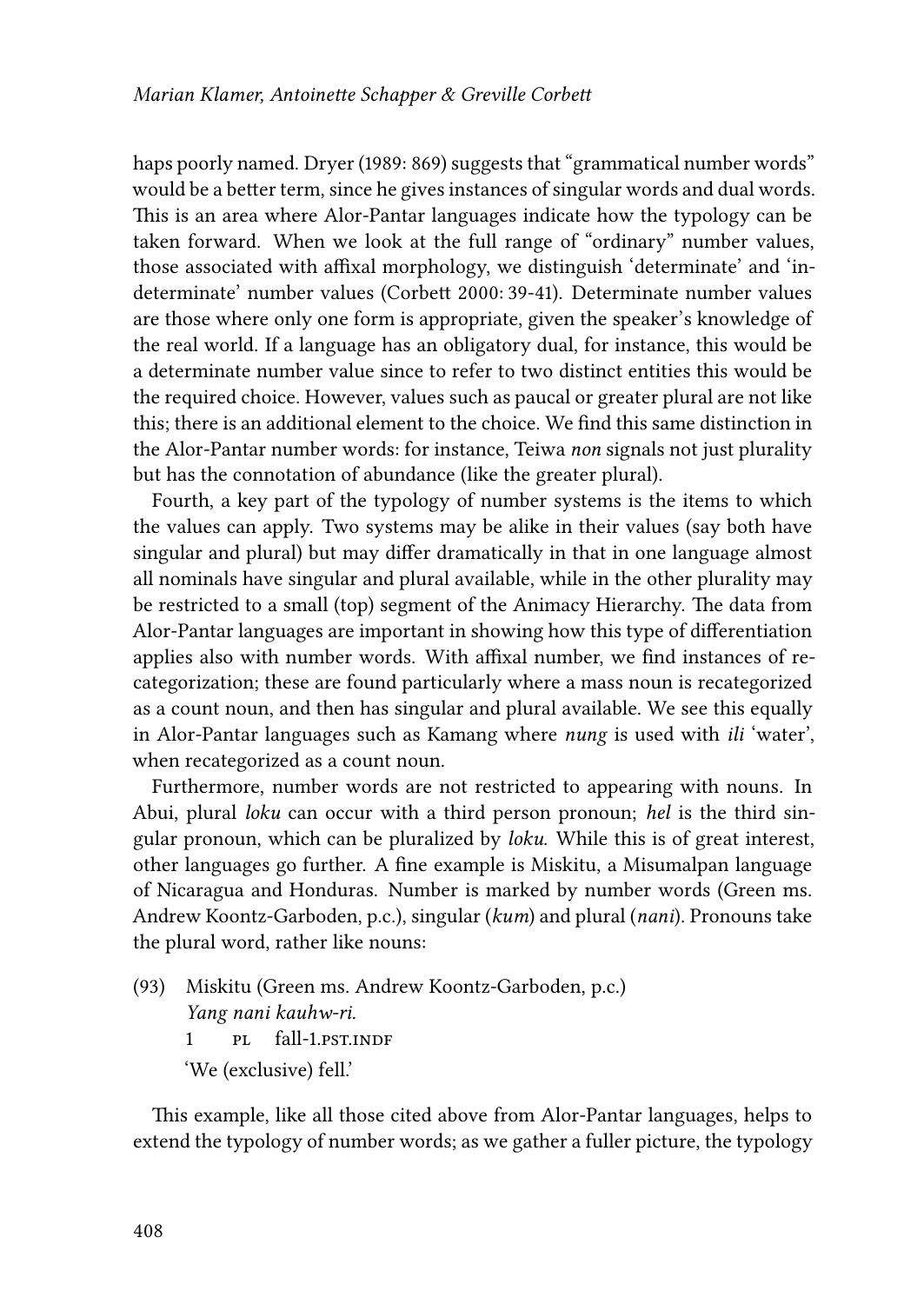of number words becomes increasingly like that of affixal number.

#### <span id="page-34-0"></span>**6 Conclusions**

Proto-Alor-Pantar had a plural word of the shape \*non. Some daughter languages inherited this form, others innovated one or more plural words. In none of the five AP languages investigated here do restrictions apply on the type of referents that can be pluralized with the plural word, and all of them prohibit a combination of the plural word and a numeral in a single constituent.

The syntax of the plural word varies. In each language investigated here the word constitutes a class of its own. In Western Pantar, the plural word shares much with adjectival quantifiers and numerical expressions, in Teiwa it patterns mostly with non-numeral quantifies, and in Kamang, Abui and Wersing plural words function very much like nouns. The plural words in the five languages behave differently, so that it is not possible to establish a category of plural word that is cross-linguistically uniform.

The plural words all code plurality, but in all five languages they have additional connotations, such as expressing a sense of completeness or abundance. A plural word may also function to impose an individuated reading of a referent, or to pick out a part or group of referents from a larger set. Plural words are used to express plural vocatives. None of the additional senses and functions of the plural words is shared across all of the five languages.

What our study shows is that, even amongst five typologically similar and genetically closely related languages whose ancestor had a plural word, the original plural word has drifted in different syntactic directions and developed additional semantic dimensions, showing a degree of variation that is higher than any other inherited word.

### **Acknowledgments**

We are grateful to the following colleagues for answering our questions and gracefully sharing their data: Gary Holton for Western Pantar, František Kratochvíl and Benny Delpada for Abui, and Louise Baird for Klon. We are also very grateful to Mary Darlymple and Martin Haspelmath for their comments on an earlier version of this paper.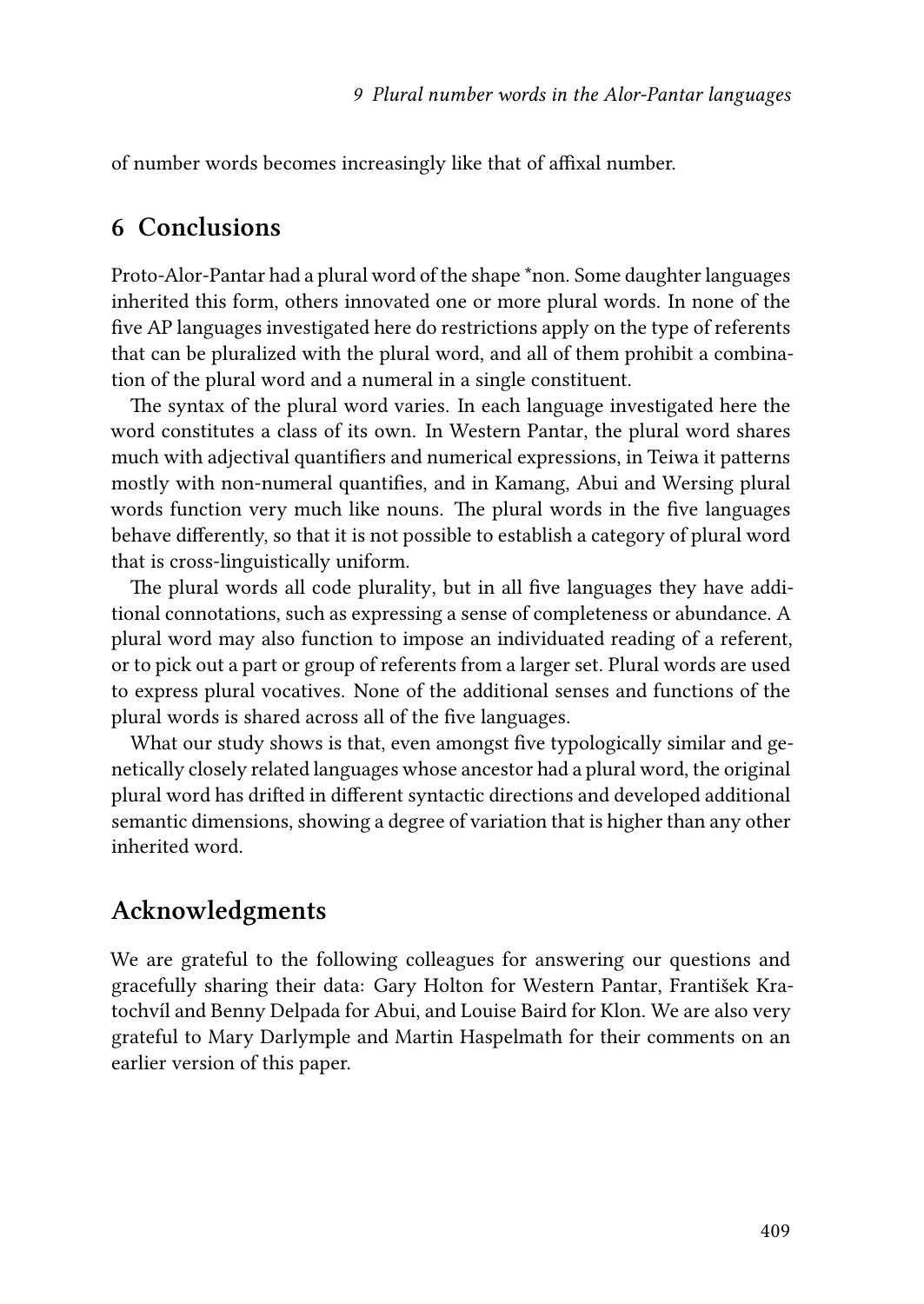# **Abbreviations**

| $=$           | clitic boundary   | <b>FOC</b>  | focus             |
|---------------|-------------------|-------------|-------------------|
|               | reduplication     | <b>GEN</b>  | genitive          |
| 1             | 1st person        | <b>INCL</b> | inclusive         |
| 2             | 2nd person        | <b>INDF</b> | indefinite        |
| 3             | 3rd person        | <b>IPFV</b> | imperfective      |
| <b>ACT</b>    | actor             | <b>KNWN</b> | known             |
| <b>AGT</b>    | agent             | <b>LNK</b>  | linker            |
| ALL           | all               | LOC         | locative          |
| AP            | Alor-Pantar       | N           | noun              |
| <b>APPL</b>   | applicative       | NP          | noun phrase       |
| <b>APPOS</b>  | apposition        | Num(P)      | numeral (phrase)  |
| <b>ART</b>    | article           | OBJ         | object            |
| ASSOC         | associative       | OBL         | oblique           |
| <b>ATTR</b>   | attribute slot    | pAP         | proto-Alor-Pantar |
| <b>AUX</b>    | auxiliary         | PFV         | perfective        |
| <b>CLF</b>    | classifier        | PL          | plural            |
| <b>CNCT</b>   | connector         | <b>POSS</b> | possessive        |
| CONJ          | conjunction       | <b>PST</b>  | past              |
| <b>CONT</b>   | continuous        | PURP        | purposive         |
| <b>CONTR</b>  | contrastive focus | RC          | relative clause   |
| <b>DEF</b>    | definite          | <b>RDP</b>  | reduplication     |
| DEM           | demonstrative     | <b>REAL</b> | realis            |
| <b>DET</b>    | determiner        | <b>SBEN</b> | self-benefactive  |
| <b>DIST</b>   | distal            | SG          | singular          |
| <b>EMPH</b>   | emphasis          | <b>SPEC</b> | specific          |
| <b>EXCL</b>   | exclusive         | <b>TOP</b>  | topic             |
| <b>EXCLAM</b> | exclamation       | W (Pantar)  | Western Pantar    |

# **References**

- <span id="page-35-1"></span>Baird, Louise. 2008. *A grammar of Klon: a non-Austronesian language of Alor, Indonesia*. Vol. 596 (Pacific Linguistics). Canberra: Pacific Linguistics, Research School of Pacific & Asian Studies, The Australian National University.
- <span id="page-35-2"></span>Corbett, Greville G. 2000. *Number* (Cambridge Textbooks in Linguistics). Cambridge: Cambridge University Press.
- <span id="page-35-0"></span>Dryer, Matthew S. 1989. Plural words. *Linguistics* 27. 865–895.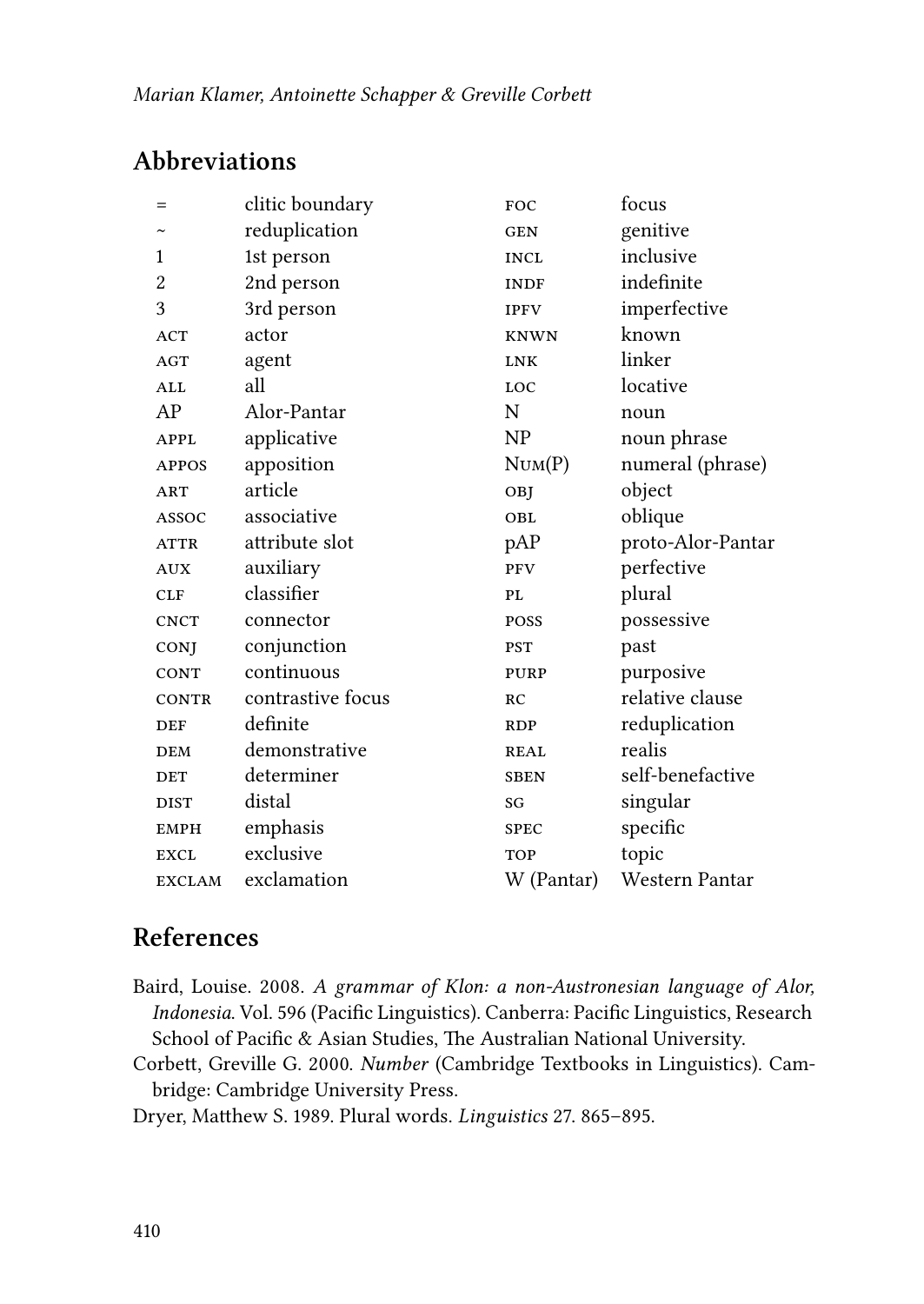- <span id="page-36-0"></span>Dryer, Matthew S. 2007. Noun phrase structure. In Timothy Shopen (ed.), *Language typology and syntactic description. Complex constructions*, vol. 2, 151–205. Cambridge: Cambridge University Press.
- <span id="page-36-12"></span>Dryer, Matthew S. 2011. Coding of nominal plurality. In Matthew S. Dryer & Martin Haspelmath (eds.), *The world atlas of language structures online*, chap. 33. Munich: Max Planck Digital Library. <http://wals.info/chapter/33>.
- <span id="page-36-13"></span>Green, Tom. ms. Covert clause structure in the Miskitu noun phrase. Unpublished paper. Cambridge, MA.
- <span id="page-36-11"></span>Haan, Johnson Welem. 2001. *The grammar of Adang: a Papuan language spoken on the island of Alor East Nusa Tenggara - Indonesia*. Sydney: University of Sydney PhD thesis. <http://www-personal.arts.usyd.edu.au/jansimps/haan/>.
- <span id="page-36-3"></span>Holton, Gary. 2012. *Number in the Papuan outliers of East Nusantara*. Paper presented at the International Conference on Austronesian Linguistics, Bali, 5 July 2012. Bali: International Conference on Austronesian Linguistics.
- <span id="page-36-4"></span>Holton, Gary. 2014. Western Pantar. In Antoinette Schapper (ed.), *Papuan languages of Timor, Alor and Pantar: Sketch grammars*, vol. 1, 23–96. Berlin: Mouton de Gruyter.
- <span id="page-36-2"></span>Holton, Gary & Mahalalel Lamma Koly. 2008. *Kamus pengantar Bahasa Pantar Barat: Tubbe - Mauta - Lamma*. Kupang, Indonesia: UBB-GMIT.
- <span id="page-36-5"></span>Klamer, Marian. 2010. *A grammar of Teiwa* (Mouton Grammar Library 49). Berlin: Mouton de Gruyter.
- <span id="page-36-6"></span>Klamer, Marian. 2011. *A short grammar of Alorese (Austronesian)* (Languages of the World/Materials 486). München: Lincom GmbH.
- <span id="page-36-1"></span>Klamer, Marian. 2014. Kaera. In Antoinette Schapper (ed.), *Papuan languages of Timor, Alor and Pantar: Sketch grammars*, vol. 1, 97–146. Berlin: Mouton de Gruyter.
- <span id="page-36-8"></span>Kratochvíl, František. 2007.*A grammar of Abui: a Papuan language of Alor*. Utrecht: LOT.
- <span id="page-36-10"></span>Malikosa, Anderias. nd. Yesus sakku geleworo kana. Unpublished manuscript. Kupang, Indonesia.
- <span id="page-36-7"></span>Robinson, Laura C. & John Haan. 2014. Adang. In Antoinette Schapper (ed.), *Papuan languages of Timor, Alor and Pantar: Sketch grammars*, vol. 1, 221–284. Berlin: Mouton de Gruyter.
- <span id="page-36-9"></span>Schapper, Antoinette. 2014a. Kamang. In Antoinette Schapper (ed.), *Papuan languages of Timor, Alor and Pantar: Sketch grammars*, vol. 1, 285–350. Berlin: Mouton de Gruyter.
- Schapper, Antoinette (ed.). 2014b. *Papuan languages of Timor, Alor and Pantar: Sketch grammars*. Vol. 1. Berlin: Mouton de Gruyter.